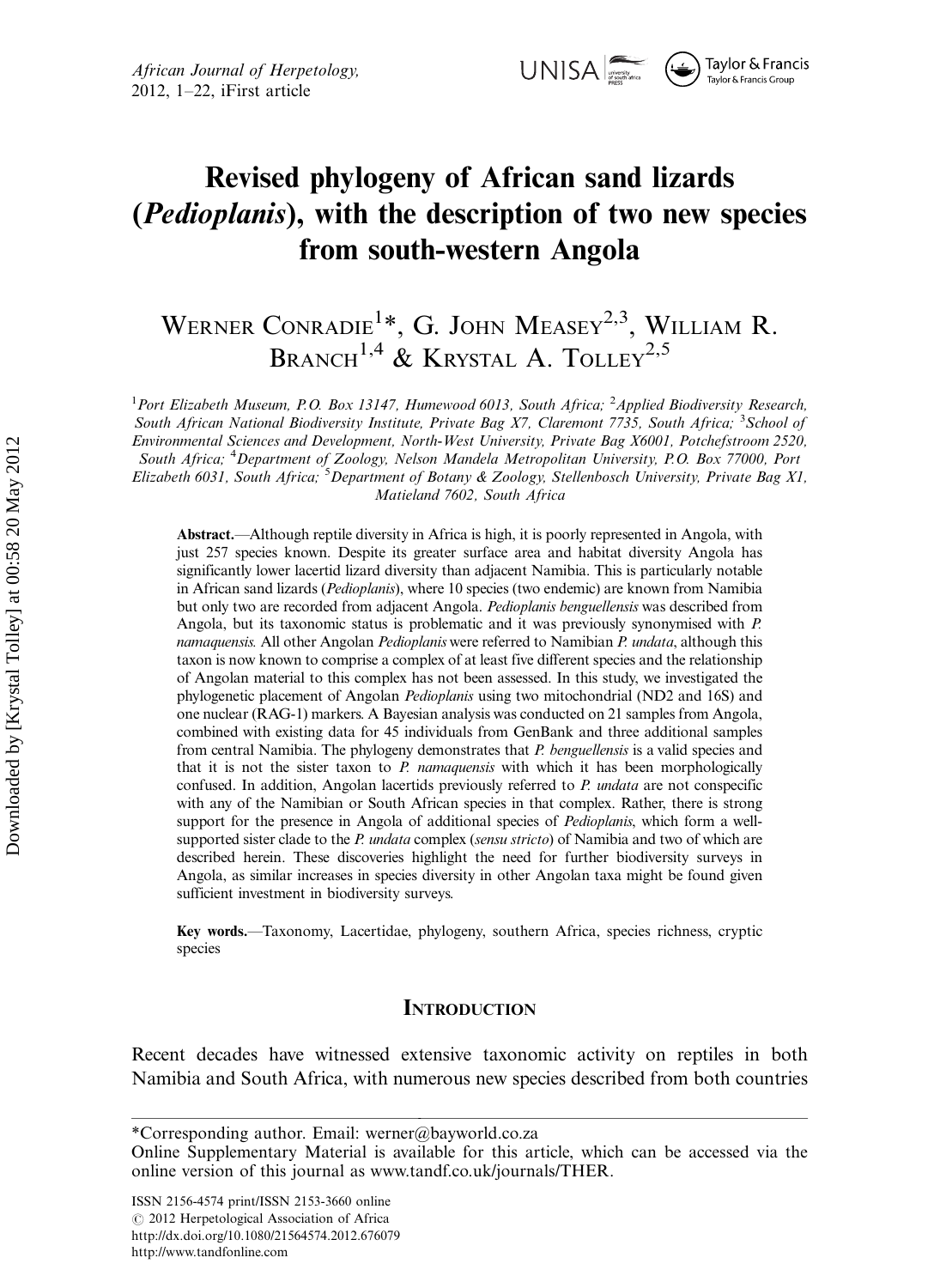(1979-2011, Namibia 19 new species, South Africa 47 new species; W.R.B. pers. obs.). However, for much of this same period Angola was torn by civil unrest (1975-2002) and biodiversity research advanced little. Only three species of reptiles (all amphisbaenians) were described from the country during this period and these were all collected before the onset of civil war (Gans 1976). More recently, Haacke (2008) described a new species of gecko, Afrogecko plumicaudus, from south-western Angola that was first found in 1971, but whose description was delayed for 37 years due to restricted access to Angola and the lack of fresh material. These unfortunate circumstances have left the region's biodiversity poorly understood. This is especially relevant when viewed against the recent revolution in taxonomy, where the use of molecular methods has profoundly assisted in uncovering cryptic species and formerly unknown lineages (Beheregaray & Caccone 2007; Bickford et al. 2007).

Southern Africa, the geographic region south of the Cunene (in the west) and the Zambezi (in the east) rivers, has the highest reptile diversity in Africa, both in terms of species and family richness (Branch 2006). Within this region, South Africa has exceptional reptile diversity (381 species, 44.6% endemicity; W.R.B. pers. obs.). Although alpha diversity for Namibia is lower (228 species, 21.2% endemicity; W.R.B. pers. obs.), this could be due to its smaller geographic area (Namibia 0.82 million km<sup>2</sup>, South Africa 1.22 million km<sup>2</sup>) and reduced habitat diversity. Angola, however, is approximately the same size as South Africa  $(1.25 \text{ million km}^2)$  with diverse habitats ranging from desert in the south to lowland rain forest in the north, with a complex topography and numerous isolated highlands. Despite this, Angolan reptile diversity (257 species; Blanc  $\&$  Fretey 2002) is only slightly richer than that of adjacent Namibia and much lower than that of South Africa. Therefore, it is likely that Angolan biodiversity remains poorly known and, as the country rebuilds its infrastructure after years of civil war, it is imperative that modern biodiversity surveys and checklists are developed to inform conservation planning.

Recent years have seen renewed interest in the African lacertid radiation (Arnold 1973, 1989a, 1989b, 1991), with increasing emphasis on phylogenetic relationships within the diverse African genera (Mayer & Benyr 1994; Harris et al. 1998; Fu 2000; Mayer & Pavlicev 2007; Salvi et al. 2011). Few studies, however, have addressed interspecific relationships within the larger African lacertid genera (e.g. Nucras, Heliobolus, Latastia, Ichnotropis). Despite the dearth of studies, cryptic species are often revealed whenever generic level studies are conducted. For example, Makokha et al. (2007) uncovered unexpected cryptic diversity within southern African *Pedioplanis*. Cryptic diversity, including a new genus and species, has also been discovered in disjunct populations of the tropical African lacertid *Adolfus* (Greenbaum et al. 2011).

The family Lacertidae is represented in Angola by 13 species within six genera. This diversity is comparable to other herpetologically rich areas in sub-Saharan Africa, e.g. Tanzania 13 species in seven genera and Kenya 11 species in seven genera (Spawls et al. 2002). It is, however, at least species-wise, significantly lower than that found in nearby Namibia (25 species in five genera) or South Africa (27 species in seven genera; Branch 1998). This is particularly so for the genus *Pedioplanis* (African sand lizards), the most speciose  $(n = 15)$  lacertid genus in sub-Saharan Africa. Despite high diversity in neighbouring Namibia (n = 10) and South Africa (n = 6), Angola has only two recorded species, P. benguellensis (Bocage) and P. undata (Smith) (Boulenger 1921; Laurent 1964; Mertens 1971; Branch 1998) and probably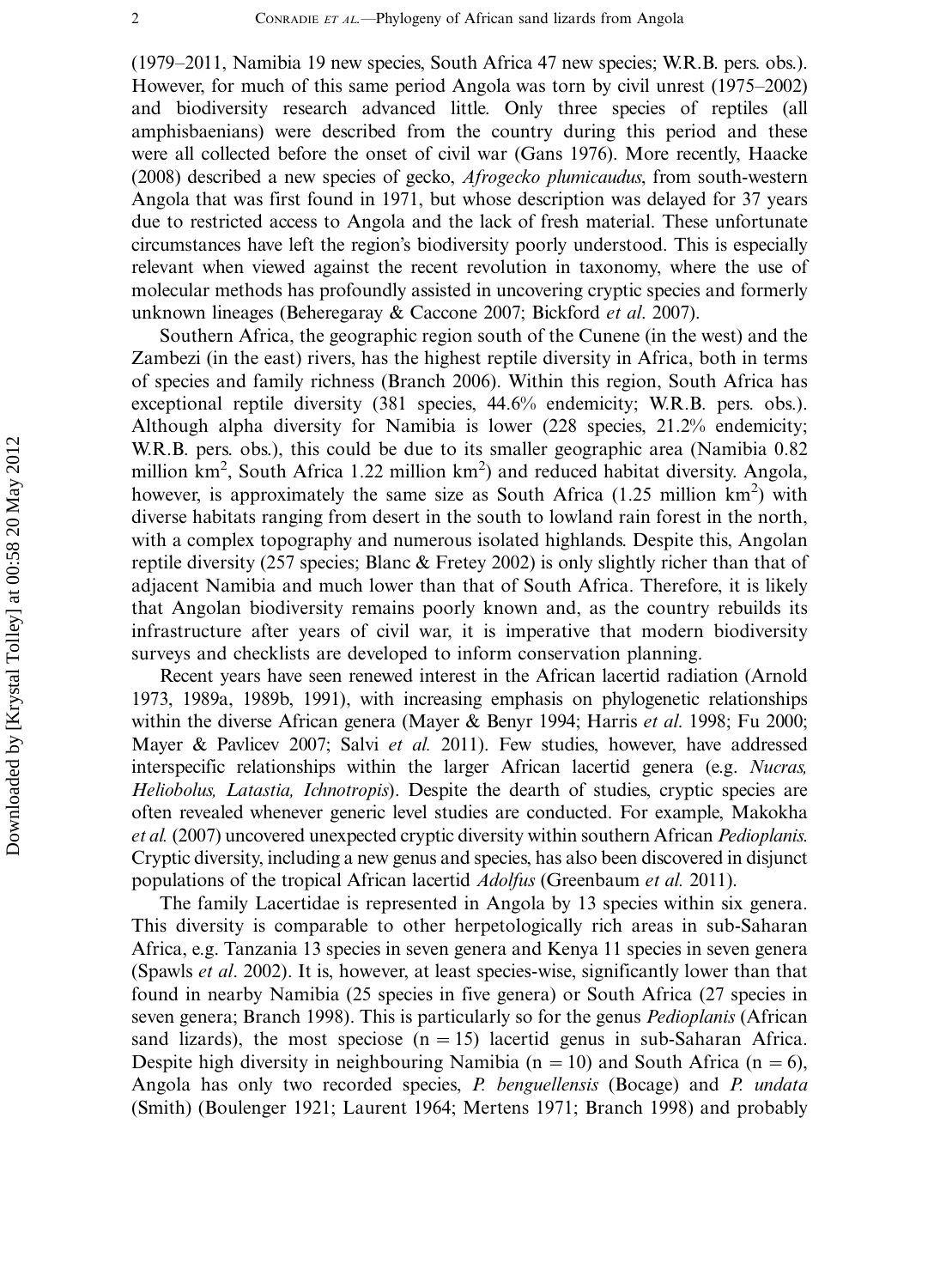provides an example of underappreciated Angolan biodiversity. In addition, P. benguellensis has been the subject of a long-standing taxonomic debate spanning some 115 years, in which it was frequently synonymised with P. namaquensis (see below). As DNA samples for this species were previously unavailable, this issue was not settled by the most recent molecular phylogeny (Makokha et al. 2007). Similarly, Makokha et al.  $(2007)$  could only speculate that *P. undata*, a species found in northern Namibia, also extends into southern Angola. In this study, we focus on the Angolan radiation of this genus of lacertid lizards and re-assess their phylogenetic placement, taxonomy and the apparent low species richness currently recorded for the country.

During the Angolan Biodiversity Assessment and Capacity Building Project in January 2009, we visited south-western Angola as part of a biodiversity inventory team. Material was collected that allowed investigation into the evolutionary relationships within *Pedioplanis* by increasing geographic sampling for the genus. Given the past speculation regarding *Pedioplanis* from Angola (see below), we tested several hypotheses: (1) P. benguellensis is specifically distinct from P. namaquensis; (2) P. benguellensis and P. namaquensis are sister species; (3) Angolan Pedioplanis previously referred to Pedioplanis undata are not conspecific with other members of the *Pedioplanis undata* complex *sensu stricto* and represent a separate lineage(s). We used mitochondrial and nuclear DNA markers to examine these hypotheses and to investigate the phylogenetic relationships within *Pedioplanis* from both Angola and southern Africa.

## TAXONOMIC BACKGROUND

Eremias benguellensis was described by Bocage (1867) from three specimens collected from 'Benguella' ( = Benguela, Angola), although Bauer & Günther (1995) note that a lost syntype bears the locality 'Maconjo' (unlocated). The species was later considered by its author (Bocage 1895) to be synonym of Eremias namaquensis Duméril & Bibron. Boulenger (1918, 1921) reinstated P. benguellensis as a full species, diagnosing it from *P. namaquensis* (which has a semi-transparent lower eyelid) by the presence of a clear window, formed by a single black-edged scale in the lower eyelid. This revival was subsequently followed by Parker (1936), Monard (1937) and FitzSimons (1943) and yet Laurent (1964) with little documented analysis again relegated *P. benguellensis* to the synonymy of *P. namaquensis*, an arrangement that Mertens (1971) queried because of the difference in the presence of a 'brille' (one or two black-edged transparent scales forming a disk in the lower eyelid). Finally, Arnold (1989a, 1991) revived *P. benguellensis* and referred material from the western Kaokoveld in Namibia to this taxon (E.N. Arnold, pers. comm. to W.R.B.). This arrangement was followed by Branch (1998) and Griffin (2003) and voucher material from Namibia conforming morphologically to P. benguellensis in colour pattern, scalation and the condition of the brille is available (Okjivakandu, TM 38789-95; Opuwo, TM 33292, 38903; and Otjiwise, TM 38868, 38870-71; W.R.B. pers. obs., March 2010). Bauer et al. (1993) noted that lacertids from the Hoanib River, Namibia, provisionally referred to P. namaquensis, required further study and that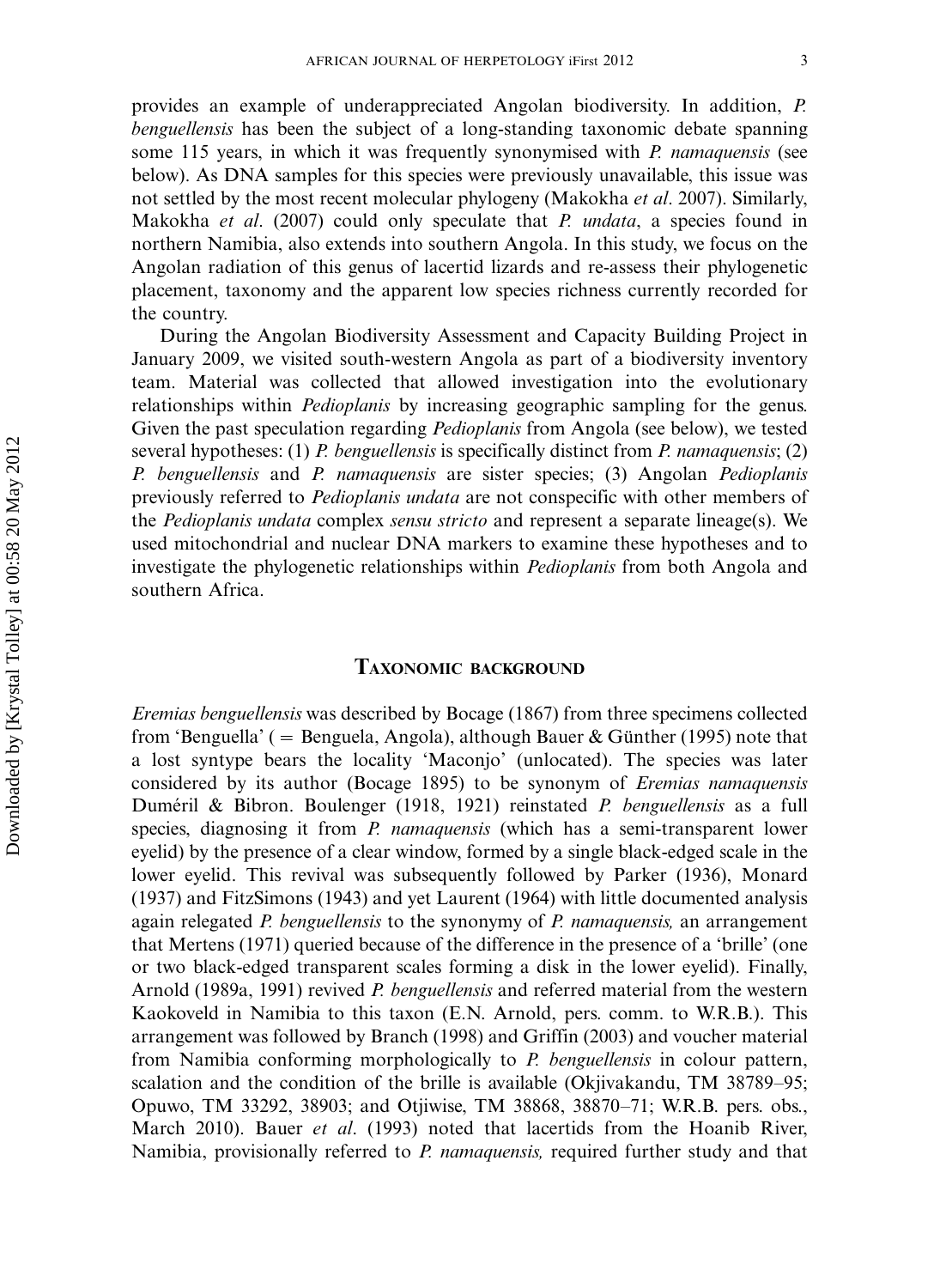they may signal the presence of an additional species of Pedioplanis in the region. The possible relationship of this material to *P. benguellensis* was not discussed.

Lacerta undata was described by Andrew Smith (1838) and its subsequent history is confused and complex, complicated by loss of the types, confusion over the type locality and the subsequent description of numerous subspecies that collectively form the *P. undata* complex (Mertens 1954, 1955). Many of these issues were resolved by the designation of a neotype and restriction of the type locality to 'Windhoek' (see Mayer & Böhme 2000 for a full discussion). The presence of *Pedioplanis undata* in southern Angola was first noted by Boulenger (1921), who referred Angolan specimens from Maconjo, Benguella to the species. Laurent (1964) discussed additional Angolan material and the presence of the species in the country has been accepted by most subsequent authors (Mayer & Berger-Dell'Mour 1987; Berger-Dell'Mour & Mayer 1989; Bauer et al. 1993; Branch 1998; Makokha et al. 2007; Haacke 2008). However, since Laurent (1964), the status of P. undata has changed considerably. Mertens (1954, 1955) recognised three subspecies in the complex, whereas Mayer & Berger-Dell'Mour (1987), based on morphology and protein electromorphs, indicated that *undata, gaerdesi* and *rubens* should be treated as distinct species and retained *inornata* as a southern race of *P. undata*, although it was subsequently raised to a full species (Arnold 1991). Berger-Dell'Mour & Mayer (1989) described a new species,  $P$ . husabensis, which they considered to be also part of the *P. undata* complex. Within the *P. undata* complex the presence of a number of additional forms have also been signalled ('undata-N' and 'undata-S', Mayer & Berger-Dell'Mour 1987; 'inornata-central', Makokha et al. 2007), which remain of unresolved status. Mayer & Berger-Dell'Mour (1987: 275) noted that: 'In southwestern Angola – northwest of the area of *undata*-N – a sharply striped form is living again, which is very similar to *undata*-S'. To date, the relationship between Angolan populations of P. *undata* to the suite of species in northern Namibia that comprise the P. undata complex (P. undata, P. gaerdesi, P. rubens, P. inornata) remains unstudied.

#### MATERIALS AND METHODS

#### Field Sampling Methods

We collected 49 *Pedioplanis* individuals from Cunene, Huila and Namibe Provinces (Fig 1). All specimens were collected by hand below the Leba escarpment in areas that comprised mainly sandy or gravel plains surrounding granite outcrops, with varying degrees of short grass cover and scattered thorn bush. Vegetation varied from semi-desert scrubland to woodland. Each specimen was collected as a voucher, fixed in 10% formalin and thereafter transferred to 50% iso-propanol for long-term storage. Vouchers were accessioned into the Port Elizabeth Museum (PEM), with representative material to be returned to Angola to form part of the revitalised faunal collections of the Lubango Museum (B. Huntley pers. comm.). Species were compared with morphological descriptions in the primary literature (Bocage 1867; Boulenger 1918, 1921; FitzSimons 1943; Mayer & Berger-Dell'Mour 1987; Berger-Dell'Mour & Mayer 1989) and with other *Pedioplanis* material housed in the herpetological collections of Bayworld, Port Elizabeth (formerly PEM) and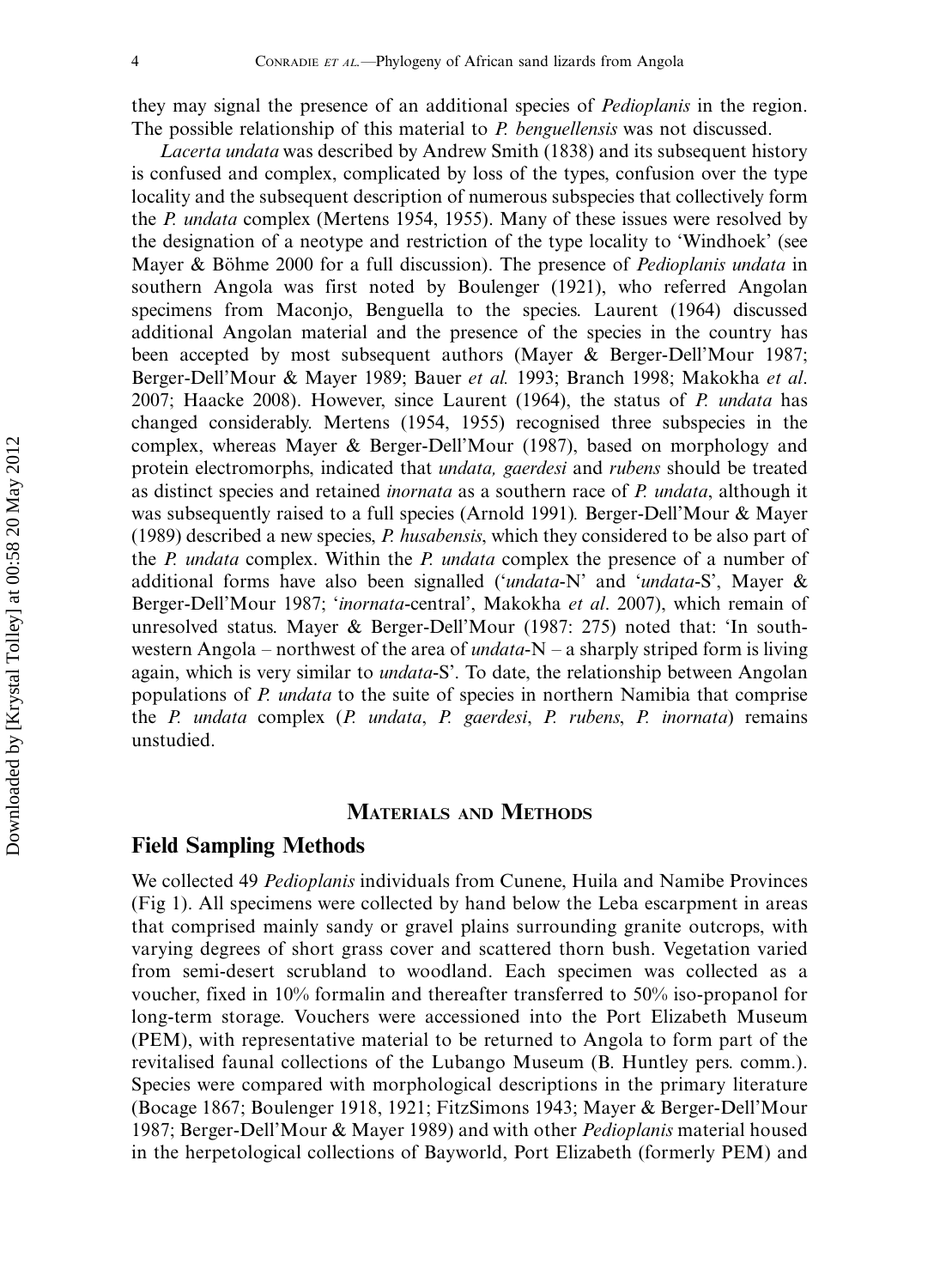

Figure 1. Collection sites of Pedioplanis from Angola, coded by the clade into which they fall (stars = P. benguellensis; white circles = P. haackei sp. nov.; squares = P. huntleyi sp. nov.; triangle = P. sp 1; black circle = P. sp 2).

the Ditsong: National Museum of Natural History Northern Flagship Institute, Pretoria (formerly Transvaal Museum; TM). No topotypic material of P. benguellensis was available for morphological or genetic comparison and the original type specimens of Eremias benguellensis Bocage were lost in the fire that destroyed the Lisbon Museum (Bauer & Günther 1995). Therefore, some material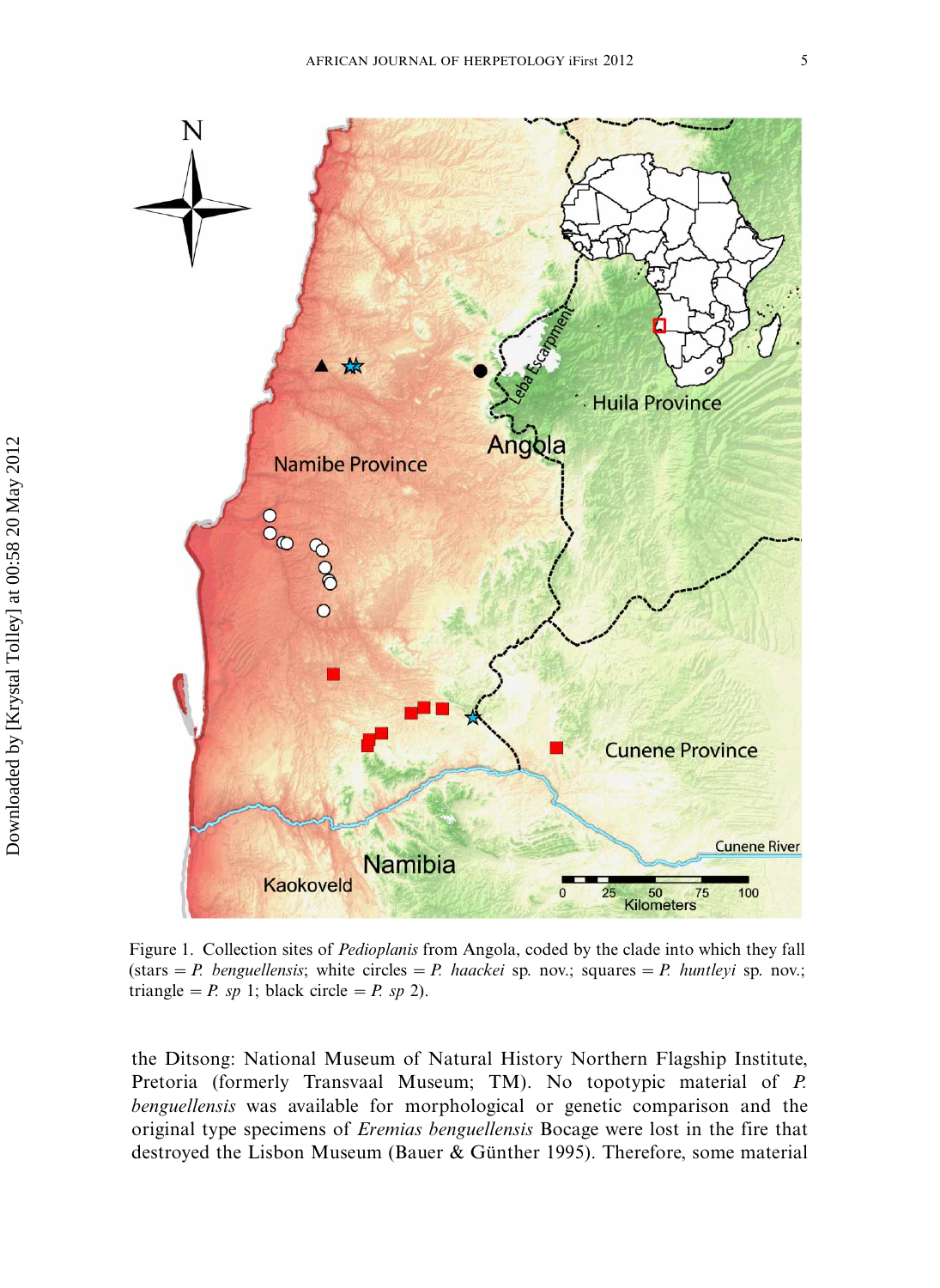was conservatively assigned to P. benguellensis based on diagnostic features (ventral scale counts and the presence of a single black-edged scale over the lower eyelid) that match the description for the species provided by Boulenger (1921).

## Morphological Analysis

The following measurements were recorded from each individual, which were later used for species diagnoses: snout-vent length (SVL) – tip of the snout to the anterior edge of the cloaca; tail length (Tail) – tip of tail to posterior edge of the cloaca; total length (TL) – combined SVL and Tail; head length (HL) – from the anterior edge of the occipital/pariental scale to the tip of the snout; head width (HW) – maximum HW (just behind eye); lower jaw length - anterior edge of jaw bone to tip of lower jaw; inter-limb length – distance between axillary and inguinal regions; body length – anterior edge of enlarged collar to anterior edge of cloaca; collar to snout – tip of snout to anterior edge of enlarged collar scale; forelimb length - from elbow to wrist; hindlimb length - from knee to heel; longest finger and toe.

The following scalation details were recorded: supralabials – in front of subocular; infralabials; longitudinal ventral scale rows; transverse rows of ventrals; chinshields; supraciliars (SC); femoral pores; midbody scales; collar plates; gular scales; lamellae on fourth toe; number of smaller scales in front of supraoculars (SO) touching frontal and prefrontal; number of granules in front of SO and rows of granules between SC and SO. The presence of tympanic shield and scalation of the lower eyelids were investigated.

# DNA Extraction, Amplification and Sequencing

Liver tissue or tail tips were collected from all individuals before fixation and stored in 99% ethanol. Total genomic DNA was extracted with a proteinase-K digestion followed by a standard salt extraction protocol (Bruford et al. 1992). Choice of mitochondrial and nuclear markers was based on creating a matching dataset to that of Makokha et al. (2007). Portions of two mitochondrial (16S and ND2) and one nuclear (RAG-1) markers were amplified using standard polymerase chain reaction (PCR) conditions: 2  $\mu$ l genomic DNA (ca. 25 ng/ $\mu$ ) was added to a reaction containing  $10 \times$  thermophilic buffer (50 mM KCl, 10 Mm Tris-HCl, pH 9.0), 2.5 mM  $MgCl<sub>2</sub>$ , 0.2 µM of each primer, 0.2 mM dNTPs and 0.025 U/µI Taq polymerase. The PCR profile included an initial denaturing step at  $95^{\circ}$ C for 1 min, followed by 35 cycles of 95 $\degree$ C for 1 min, 55 $\degree$ C for 30 seconds and 72 $\degree$ C for 60 seconds, with a final extension at  $72^{\circ}$ C for 5 min. Primers and annealing temperatures used were as follows: 16S primers (54–57°C) 16Sa and 16Sb (Palumbi 1996), ND2 primers (54°C) vMet and vTrp (Cunningham & Cherry 2004) and RAG-1 primers (57 $\degree$ C) F211 and R1392 (Makokha et al. 2007). PCR products were sent to Macrogen, Inc. (Korea) for sequencing, using the forward primer for each fragment. Sequences were checked and aligned using Geneious Pro v.4.5.6 (Drummond 1996), saved as nexus files and heterozygous positions in the nuclear gene were coded as ambiguous. Twenty-four bases within the 16S marker were excluded from all analyses due to ambiguous alignment. All new sequences have been added to EMBL (see Online Supplementary Material).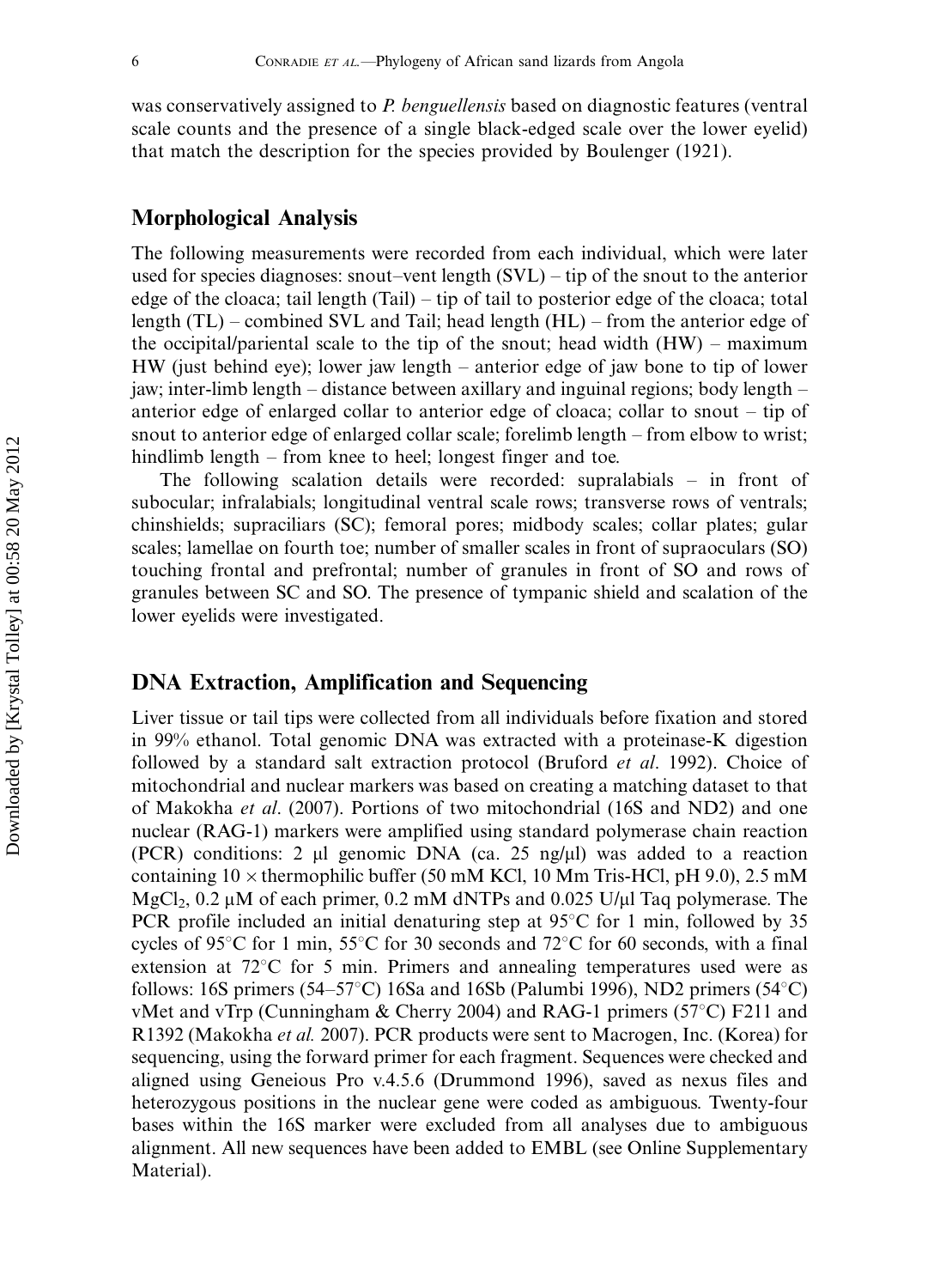# Phylogenetic Analysis

Sequences from 21 Angolan individuals were supplemented with three additional samples from central Namib (two *P. husabensis* and one *P. inornata*) and combined with homologous sequences for 48 individuals of *Pedioplanis* available in GenBank (Makokha et al. 2007; DQ871037-DQ871208), resulting in a dataset of 72 individuals (see Online Supplementary Material). Two outgroup taxa (Heliobolus lugubris and Nucras tessellata) used by Makokha et al. (2007) were also included to make these datasets comparable. A partition homogeneity test was carried out using PAUP v4.0b10 (Swofford 2002) with 100 repartitions. This test indicated no conflict  $(p>0.05)$  between the two mitochondrial markers. However, there was conflict between the two genomes and this conflict was already present for the original dataset (Makokha *et al.* 2007), which we re-analysed using the partition homogeneity test. To ensure that differences in topology would not affect our interpretation, two analyses were carried out: (1) mitochondrial only; (2) all markers analysed together to produce a single phylogeny. A Bayesian analysis was conducted on both datasets with 1087 base pairs (bp) for the mitochondrial and 1817 bp for the combined dataset (16S 487 bp, ND2 600bp, RAG-1 730 bp) using MrBayes ver. 3.1.2 (Ronquist & Huelsenbeck 2003) via the remote-upload CBSU cluster (cbsuapps.tc.cornell.edu). Separate partitions were set up for each marker (i.e. three partitions), but the analysis was also run with the two coding genes partitioned by codon (totalling seven partitions). Using Modeltest (Posada & Crandall 1998), the best-fit model of sequence evolution was determined for each marker using both the Log likelihood ratio test (LRT) and the Akaike information criterion tests. In each case, the model with the fewest parameters was chosen and the rate categories for MrBayes set accordingly (16S: GTR + I + G, nst = 6; ND2: TrN + I + G, nst = 6; RAG:  $GTR + I + G$ , nst = 6), including invariable sites, and the alpha shape parameter for the gamma distribution to account for among-site rate heterogeneity (Yang 1997). The Markov Chain Monte Carlo (MCMC) was run for 10 million generations with trees sampled every 1 000 generations. Log-likelihood scores became stationary at 20 thousand generations, although the average standard deviation of split frequencies did not stabilise until 2-3 million generations for both datasets. Therefore, 3 000 trees were removed as burn-in. Tracer v1.4.1 (Rambaut & Drummond 2007) was used to check that the effective sample size of all parameters was greater than 200 after burnin. The MCMC was run twice for each partitioning option with random starting trees, to ensure the results converged on the same topology and posterior probabilities, and that local sampling optima had been avoided. We considered nodes with  $\geq 0.95$  posterior probabilities as well supported.

In addition, a maximum likelihood (ML) search was run using RAxML HPC 7.2.8 (Stamatakis 2006) on the CIPRES Science Gateway ([www.phylo.org/sub\\_](http://www.geneious.com/) [sections/portal/](http://www.geneious.com/)) for both the mitochondrial and the full dataset. The datasets were partitioned as in the Bayesian analysis, with a  $GTR + I+G$  model for all markers and rapid bootstrapping halted automatically (Stamatakis *et al.* 2008). This analysis was run three times to ensure that independent ML searches produced the same topologies. We considered nodes with a bootstrap value of  $\geq 75\%$  as well supported in this analysis.

To investigate the hypothesis that *P. namaquensis* and *P. benguellensis* are monophyletic sister species, a backbone-constrained topology of the Bayesian tree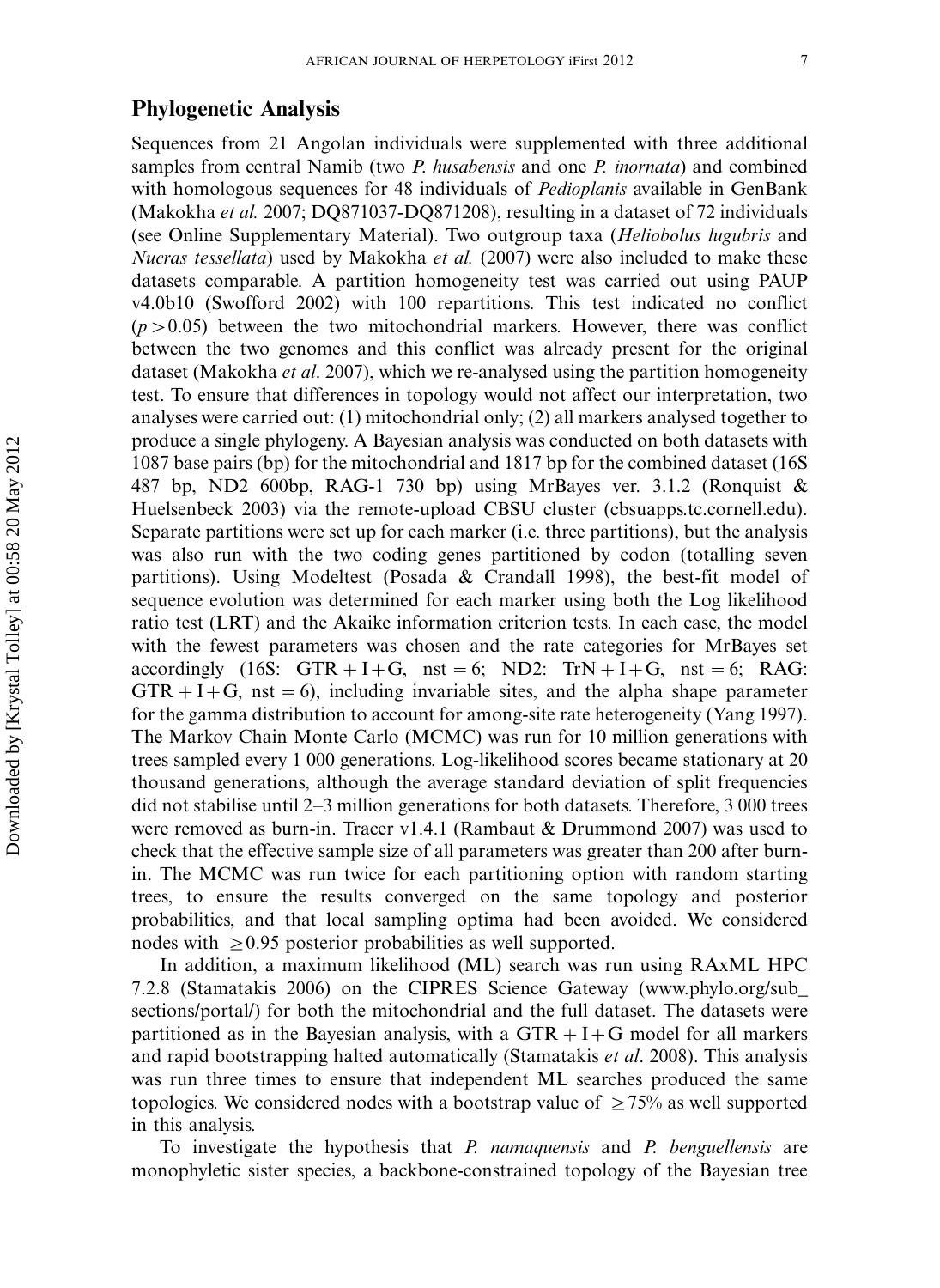was created using MacClade 4.0 (monophyly enforced for P. namaquensis and P. benguellensis with all other species collapsed to form a polytomy). The set of trees (post burn-in from the Bayesian analysis) were then filtered in PAUP v4.0b10 (Swofford 2002) according to the constraint. The percentage of trees agreeing with that backbone were then used as an estimate of support associated with that particular node. In addition, the Shimodaira-Hasegawa (S-H) test was used to examine if there was a significant difference between the enforced topology (i.e. monophyly of P. namaquensis and P. benguellensis) and the Bayesian consensus topology.

#### **RESULTS**

#### Molecular Analysis

The Bayesian search (Fig 2) produced the same basic topology and node support as the likelihood search (tree not shown) and the various partitioning options in the Bayesian analysis had no effect on node support or tree topology. The mitochondrial tree (see Online Supplementary Material) differed from the nuclear tree for the placement of P. breviceps but this placement lacked support, except in the likelihood analysis of the full dataset. Overall, the phylogenetic analyses revealed the presence of several very well supported clades (posterior probabilities  $\geq 0.95$ , likelihood bootstrap  $\geq 75\%$ ), similar to those found by Makokha *et al.* (2007), with some notable exceptions. There is a previously unknown Angolan clade with a number of new lineages, none of which corresponds to any of the known species within Pedioplanis. None of these Angolan lineages can be assigned to P. undata or any of the related species within the *P. undata* complex. Two of the lineages are represented by single individuals (KTH09–104 and KTH09–120). The uncorrected p-distances between these new Angolan lineages (1.8% for 16S, 7.2% for ND2, 0.5% for RAG) are similar to those found between other species of *Pedioplanis* (typically 2–4% for 16S, 7-16% for ND2, 1-2% for RAG; Makokha et al. 2007) and between species within other lacertid genera (Mayer & Pavlicev 2007; Greenbaum et al. 2011). Second, there is a monophyletic clade that corresponds morphologically to P. benguellensis (see below: confirmed by comparison of voucher specimens with the description provided by Boulenger (1921)), which appears to be sister to both the P. undata complex and the new Angolan clade, although that relationship is not supported by a high posterior probability or ML bootstrap.

The phylogeny obtained does not support the hypothesis that *P. benguellensis* and P. namaquensis are sister species, as previously hypothesised (Bocage 1867; Laurent 1964; Makokha et al. 2007). None of the 7 000 Bayesian trees was compatible with these two species forming a monophyletic lineage. In addition, the S-H test indicated that enforced monophyly resulted in a significantly worse likelihood score than the observed topology of the Bayesian consensus topology ( $\Delta$  -LnL = 29.28, p < 0.05).

#### **DISCUSSION**

Several new lineages of Pedioplanis were revealed during this study, two of which are described here as new species (see below). Our geographic sampling suggests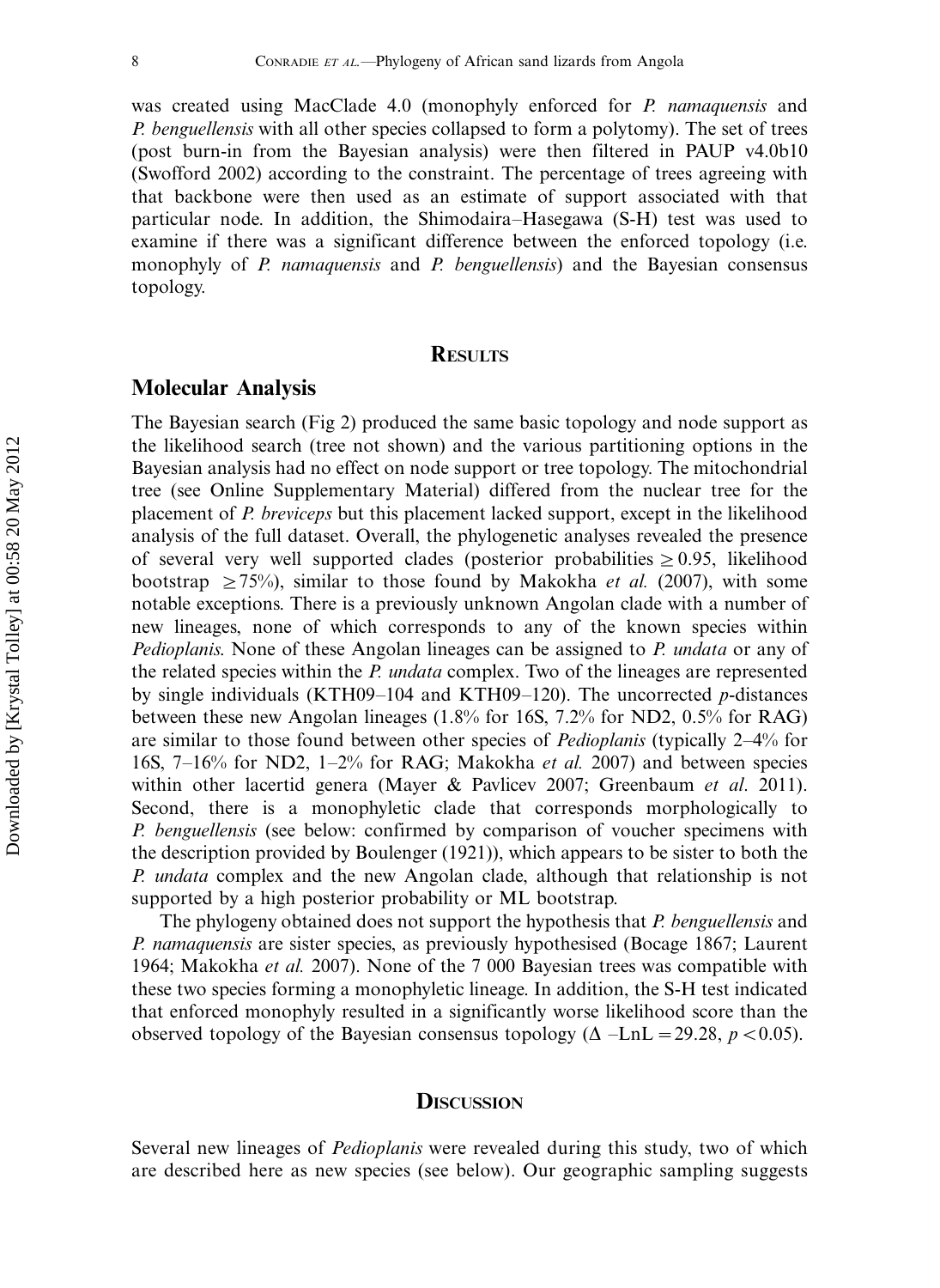

Figure 2. Bayesian consensus phylogram for Pedioplanis. Node support with posterior probabilities  $\geq 0.95$  and maximum likelihood bootstrap  $\geq 75\%$  are indicated with a black circle. Nodes supported only by likelihood analysis are indicated with a white circle.

that these new lineages are currently endemic to Angola. Two species of *Pedioplanis* were previously recorded to occur in Angola; P. benguellensis and P. undata (Boulenger 1921; Laurent 1964; Mertens 1971; Branch 1998; Makokha et al. 2007), but none of the new samples from Angola falls within clades representing those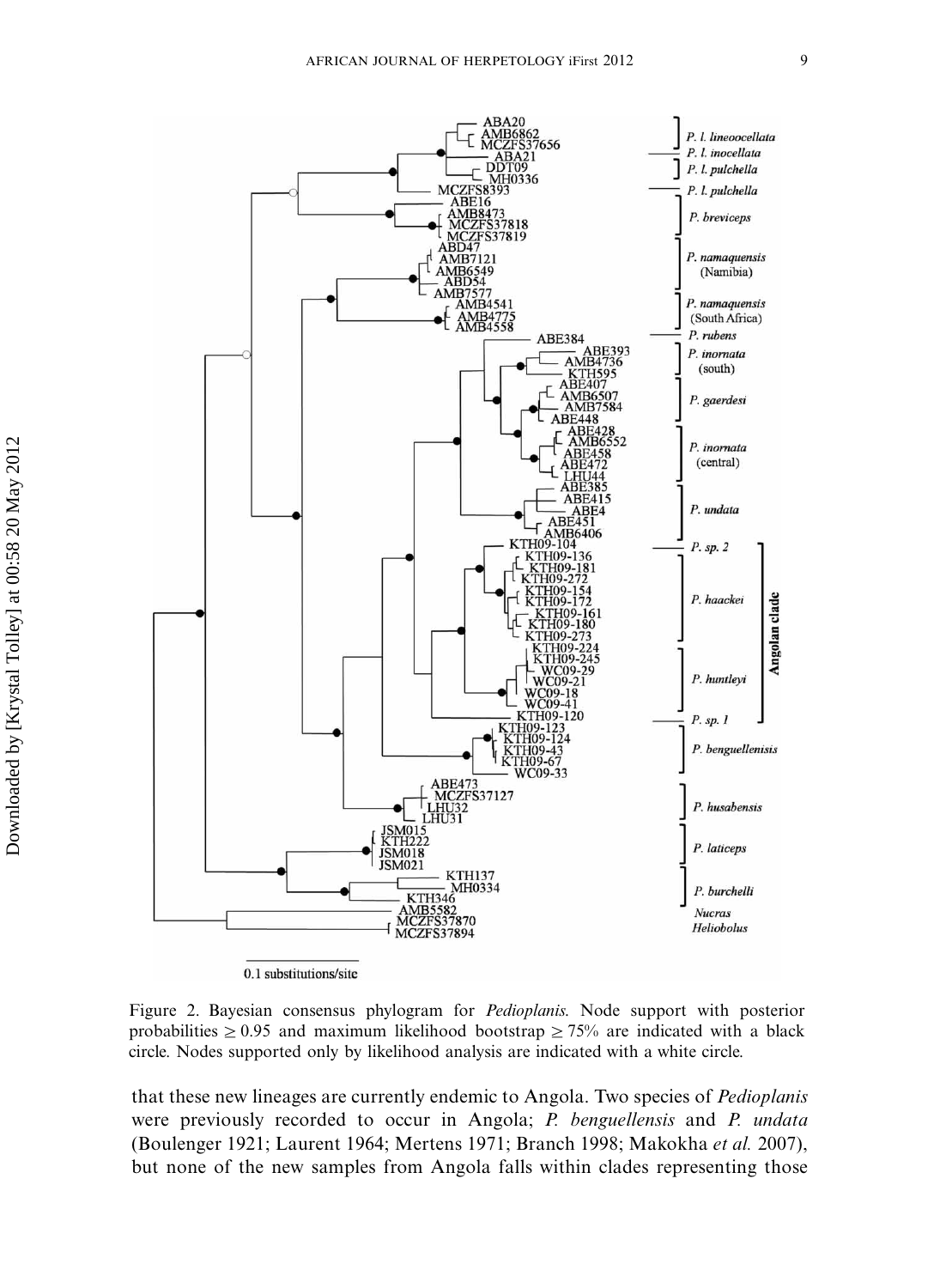species or agrees in colour pattern with P. *undata*. This new information suggests that P. undata is not present in Angola and, as currently understood, the species is endemic to Namibia.

Based on phylogenetic analysis, material referable to P. benguellensis does not fall within the same lineage as, nor is it sister to,  $P$ . *namaquensis* despite past speculation to the contrary (e.g. Bocage 1867; Laurent 1964; Makokha et al. 2007). Instead, P. benguellensis forms its own, well-supported clade that is basal to sister clades comprising the *P. undata* complex (south of the Cunene River) and to a new Angolan clade identified in this study. *Pedioplanis benguellensis* shares with P. gaerdesi, of the coastal Kaokoveld region, the characteristic single brille in the lower eyelid. However, it differs in habitus (e.g. longer tail) and colour pattern and in both our phylogeny and that of Makokha *et al.* (2007) P. gaerdesi falls within the P. undata complex. The relationship of Angolan  $P$ . benguellensis with northern Namibian specimens (Okjivakandu, Opuwo and Otjiwise), which on morphology can be assigned to the same taxon, remains unresolved and awaits the collection of fresh material for genetic analysis. Previous documentation of P. namaquensis from southern Angola (e.g. FitzSimons 1943, Mertens 1955, Makokha et al. 2007) results from previous confusion with *P. benguellensis*, and no specimens in the extensive holdings of the TM or PEM, or collected during our survey, support the presence of P. namaquensis in Angola.

The suggestion by Laurent (1964) that *P. undata* occurs in Angola was based on the shared characteristic feature of a double, dark-edged brille in the lower eyelid. However, this feature, although considered diagnostic for P. undata at the time, is not shared with all members of the P. undata complex (e.g. P. gaerdesi). All our Angolan material is genetically well defined and is not referable to any species of the Namibian P. undata complex. There remains the possibility that P. undata occurs elsewhere in southern Angola and that members of the Angolan clade identified here may also enter extreme northern Namibia. Further surveys are required to determine if the Cunene River forms a barrier between these sister clades.

With the addition of new data from Angola, it is clear that the P. undata clade plus the new Angolan species are sister to P. benguellensis, with P. husabensis falling outside this entire group. This is contrary to Arnold's (1991) suggestion, which placed P. inornata as a sister species to P. namaquensis and P. husabensis. Although Makokha et al. (2007) suggested that the P. undata complex is sister to P. husabensis, they lacked the Angolan material, which now reveals a much more inclusive clade that is sister to  $P$ . husabensis.

#### **CONCLUSIONS**

Our study shows that there is a formerly unknown radiation of Pedioplanis in Angola. The new genetic lineages noted here are also morphologically differentiated by body size, scalation and colouration (see below). We have sufficient material of two lineages to assess their specific status and describe them below. The significant genetic divergence and habitat differences of two other individuals (PEM R18540, 31.5km East of Namibe; PEM R18460, between Humpata and Namibe) suggest that they may also represent new taxa (see Online Supplementary Material). Assessment of their status awaits collection of additional material.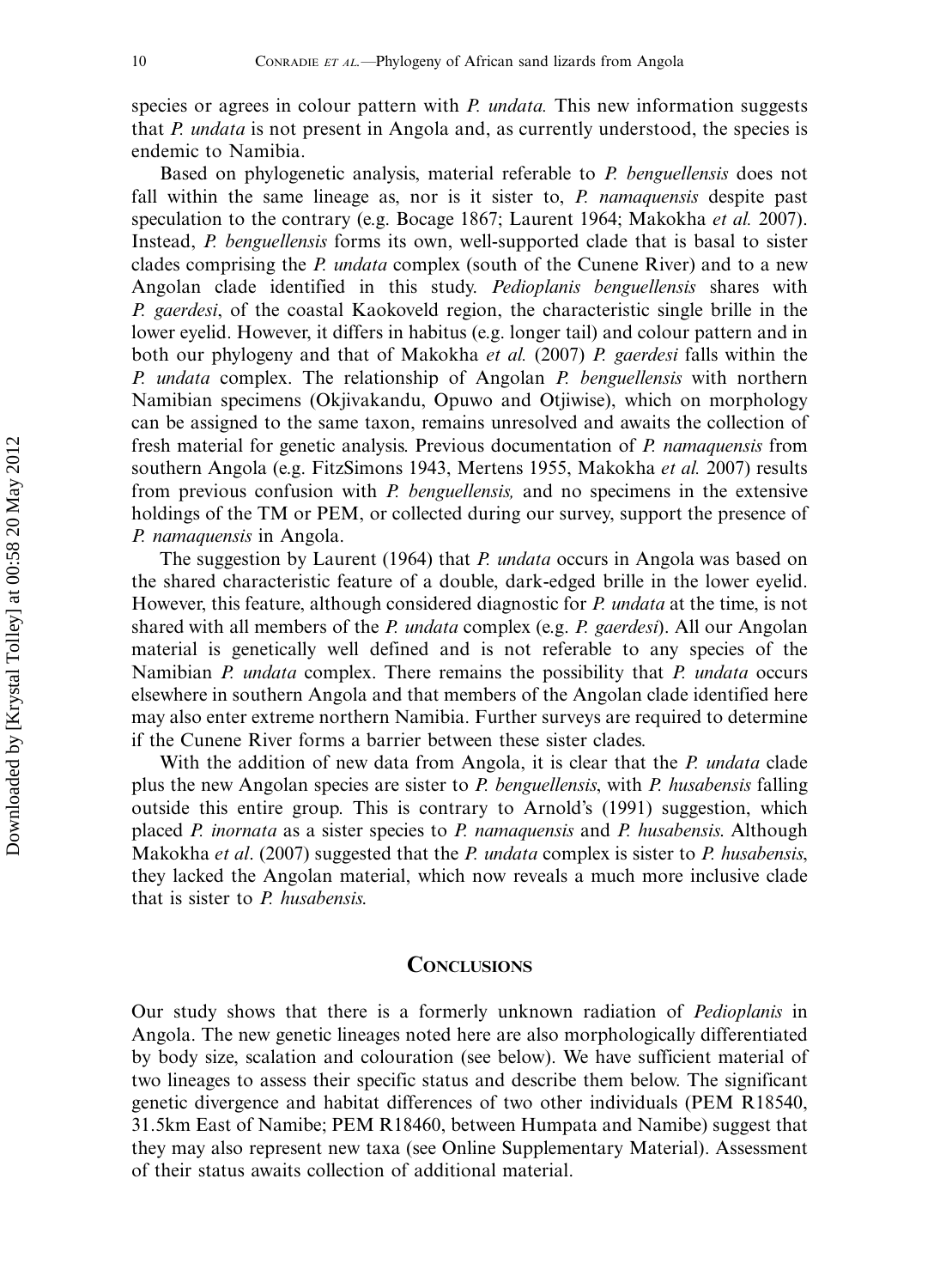These findings revealed new endemic Angolan lacertids, and also increased the total number of species in the genus *Pedioplanis* to 17. The Appendix provides an a updated key to the genus *Pedioplanis*. This single survey has considerably advanced our knowledge of the central African lacertid fauna and highlights the need for additional biodiversity surveys in Angola and adjacent regions. Regardless, there are gaps remaining in our understanding, especially centred on the geographic area around the Cunene River (the border between Angola and Namibia), as well as north of Namibe Province (central and northern Angola), particularly in the succulent-rich northern Pro-Namib region. While this study focuses on a single genus of lacertid lizard, the results may be indicative of greater herpetofaunal diversity in Angola. Elsewhere, we present the description of a new hyperoliid frog discovered in the Serra da Chela escarpment during the same survey (Conradie et al. 2012). Further, the results demonstrate that voids in knowledge of species richness, evolutionary relationships and taxonomic status can be partially revealed through the use of basic surveys. There is a need not only to conduct more surveys, but to build networks and capacity in Angola to document and protect the rich biodiversity as this area comes under intense developmental pressure.

## TAXONOMY

# Pedioplanis haackei sp. nov. (Fig 3A,B)

Synonymy.—*Eremias undata undata* (part) Laurent 1964.

**Type material.—The type series comprises 15 specimens. All have small ventral** incisions where liver tissue was excised for molecular studies. They were fixed in 10% formalin in the field and thereafter transferred to 50% iso-propanol for long-term storage at the PEM.

**Holotype.**—An adult male (PEM R18465) with a partially everted hemipenis, collected by W.R. Branch, W. Conradie, G.J. Measey and K.A. Tolley, 19 January 2009, along the road to Tambo, Namibe Province, Angola  $(15^{\circ}52'33.8''$  S, 12°12'21.0" E, 1512CC, 196 m a.s.l.). Field number KTH09–161.

Allotype.—An adult gravid female (PEM R18461) with broken tail, collected by W.R. Branch, W. Conradie, G.J. Measey and K.A. Tolley, 18 January 2009, Red Canyons, Namibe Province, Angola  $(15^{\circ}44'45.5' \text{ S}, 12^{\circ}8'23.6'' \text{ E}, 1512CA, 81 \text{ m})$ a.s.l.). Field number KTH09-136.

**Paratypes.**—Thirteen specimens (five females: PEM R18463,  $-18467$ ,  $-18469$ ,  $-18470$  and  $-18472$ ; eight males: PEM R18462,  $-18464$ ,  $-18466$ ,  $-18468$ ,  $-18471$ ,  $-18473$ ,  $-18474$  and  $-18475$ ), all collected by W.R. Branch, W. Conradie, G.J. Measey and K.A. Tolley, at various localities on the road between Namibe and Espinheira (see Online Supplementary Material for further details), 12-23 January 2009.

**Diagnosis.**—Distinguished from all other species of *Pedioplanis*, except *P. benguellensis*, P. undata, P. rubens, P. gaerdesi, P. inornata and P. huntleyi sp. nov., in possessing 10 longitudinal rows of ventral scale; in having a semi-transparent lower eyelid with a brille formed of two large scales (only a single scale brille in P. benguellensis and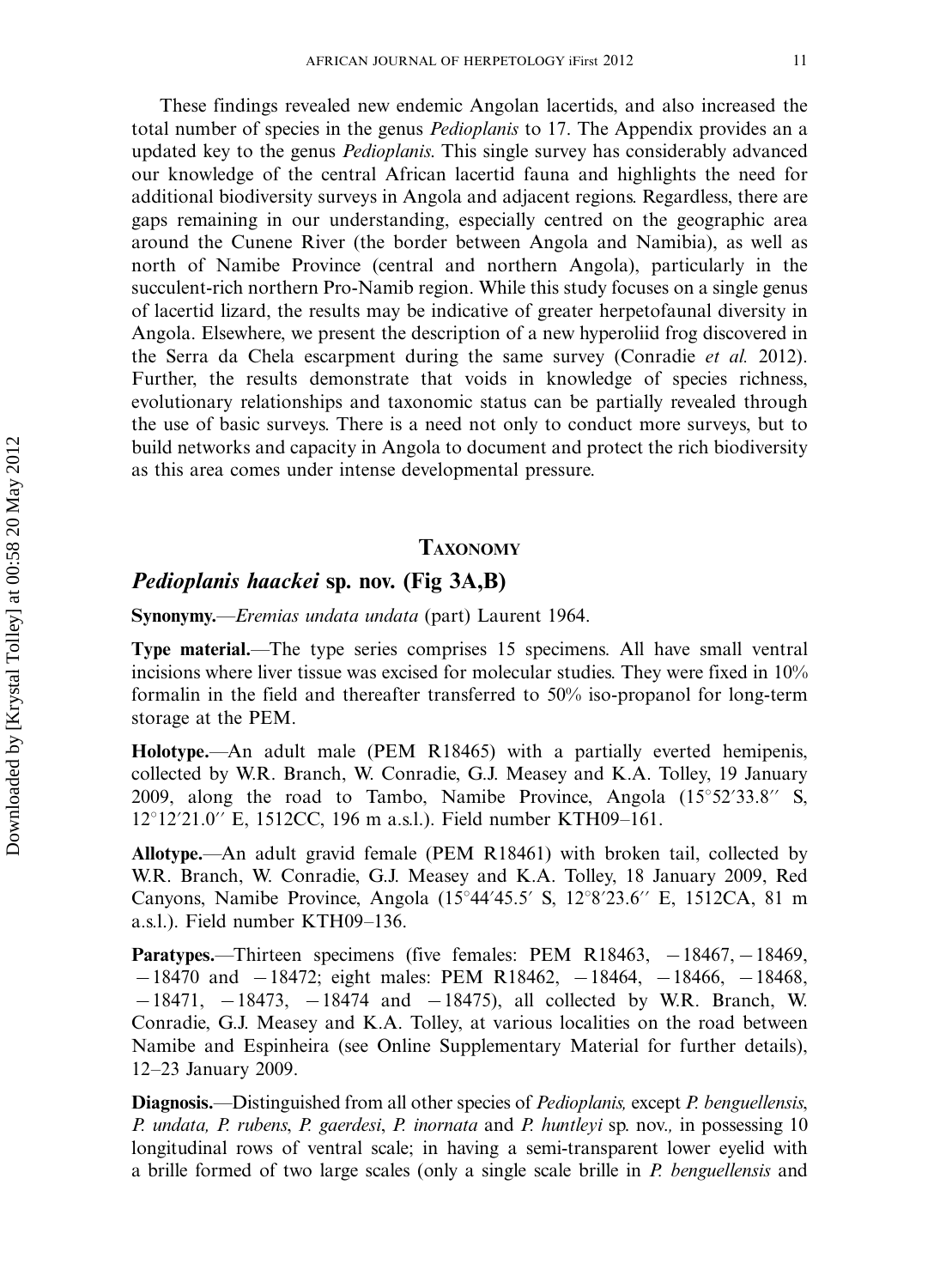

Figure 3. A – Paratype *Pedioplanis haackei* sp. nov. (PEM R18472) in life; B – close-up of head of holotype (PEM R18465) showing scalation; C &  $D$  – general habitat photo of P. haackei sp. nov., Namibe province, Angola.

P. gaerdesi, lower eyelid opaque to semi-transparent with 10–15 scales in P. burchelli, P. namaquensis and P. laticeps; opaque to semi-transparent with eight opaque scales in P. husabensis and opaque and scaly in P. breviceps); possessing a small tympanic shield (may be absent in P. breviceps and absent in P. burchelli, P. laticeps, P. l. lineoocellata,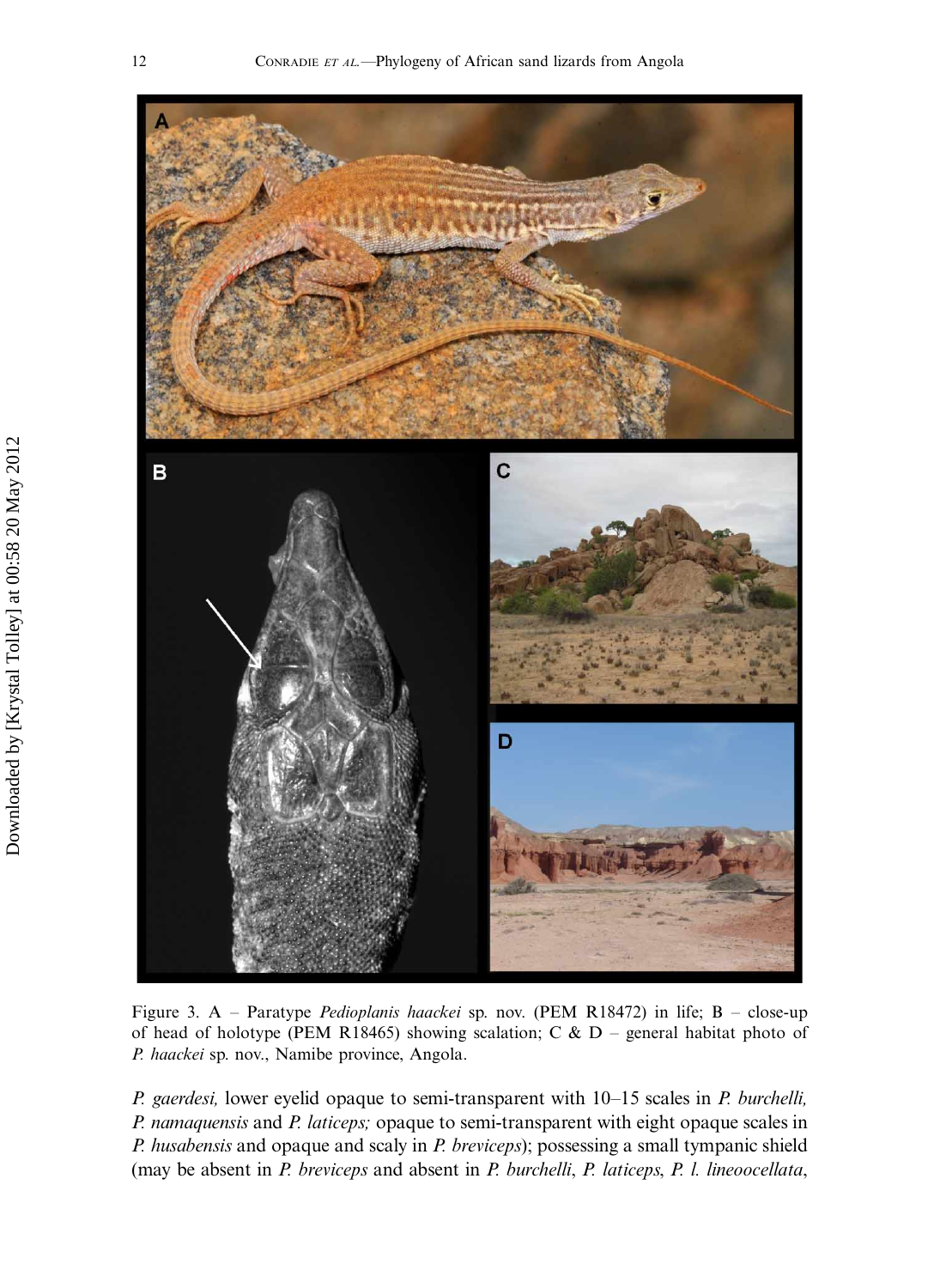P. *l. inocellata* and P. *l. pulchella*); in having 5–6 supralabials (mostly five) anterior to the subocular (four supralabials in  $P$  benguellensis); in having numerous small granules  $(12-32)$  anterior to the first supraocular  $(6-15$  in *P. undata*); and two rows of small granules between the SO and supraciliaries (only one in P. undata).

Its typical colouration of three faint dorsal-lateral dark stripes with white borders and reticulated flanks is also distinct from P. gaerdesi (no longitudinal stripes with scattered black spots), P. rubens (uniform brick-red with weak greyish band on the flanks) and *P. undata* (five distinct darker longitudinal stripes).

Description of holotype.—Body relatively slender (SVL four times the HL), with hindlimbs larger than forelimbs (femur of hind limb approximately half interlimb length, tibia one third); head narrow and elongated (60% longer than wide) with narrow pointed snout (width at level of rear of frontonasal half width at front of eye), that is a little longer than distance from back of eye to rear of ear opening. Tail two and half times SVL. Prefrontals in broad median contact with one another; parietals longer than broad, with large, pentagonal interparietal that is longer than prefrontals and frontoparietals, in contact posteriorly with a small subtriangular occipital; two larger rounded SO, both in contact with the frontal, with anterior supraocular preceded by a group of 12 granules (three largest in contact with prefrontals) on both sides and posterior supraocular bordered by a region of 27R/25L granules (six largest in contact with frontoparietals and parietals); three small scales between last supracilliars and parietal; six supraciliaries on each side, first longest and separated from SO by granules; nasals slightly swollen and directed slightly upwards, infralabial in contact with rostral and first supralabial; five supralabials anterior to subocular and three supralabials posterior to subocular, on both sides; subocular keeled below and bordering the lip, its lower border being shorter than the upper; no upper temporal shield, temporal scales all small, granular and slightly tubercular; tympanic shield narrow on upper border of ear opening; no ear lobes, although a few granules may project slightly; lower eyelid with transparent brille formed of two larger, blackedged scales; 7R/6L infralabials; four enlarged pairs of chin shields, last largest and first three in median contact; 31 gular scales in a straight line between symphysis of chin shields and median collar plate; collar free, comprising eight enlarged plates (median subtriangular) and extending onto side of neck as a crease; dorsal scales small, juxtaposed, granular, smooth, larger on sides towards ventrals; 63 scales across midbody; ventral plates 10 longitudinal and 29 transverse rows (from collar to groin); plates of the outermost rows longer than broad, with outer row notably smaller than other rows; transverse row of ventrals across chest just behind collar longer than broad; preanal scales irregular, median ones larger; scales on upper surface of forearm large, smooth or slightly keeled; scales on lower surface of forearm with a series of enlarged plates, at least twice width of scales on upper forearm; scales on upper surface of tibia rhombic, subimbricate, keeled and much larger than dorsals; tibia below with a series of large plates; subdigital lamellae under fourth toe 26R/27L; 13R/12L femoral pores; dorsal scales on tail oblique, strongly keeled diagonally and truncate behind, ventral scales on tail obtusely keeled.

Colouration (in life).—Head uniform grey, dorsally greyish anterior and reddishbrown ventrally, three fine dorso-lateral stripes with white interlinking, flanks are reticulated with white markings, a line of small blue/yellow lateral spots, white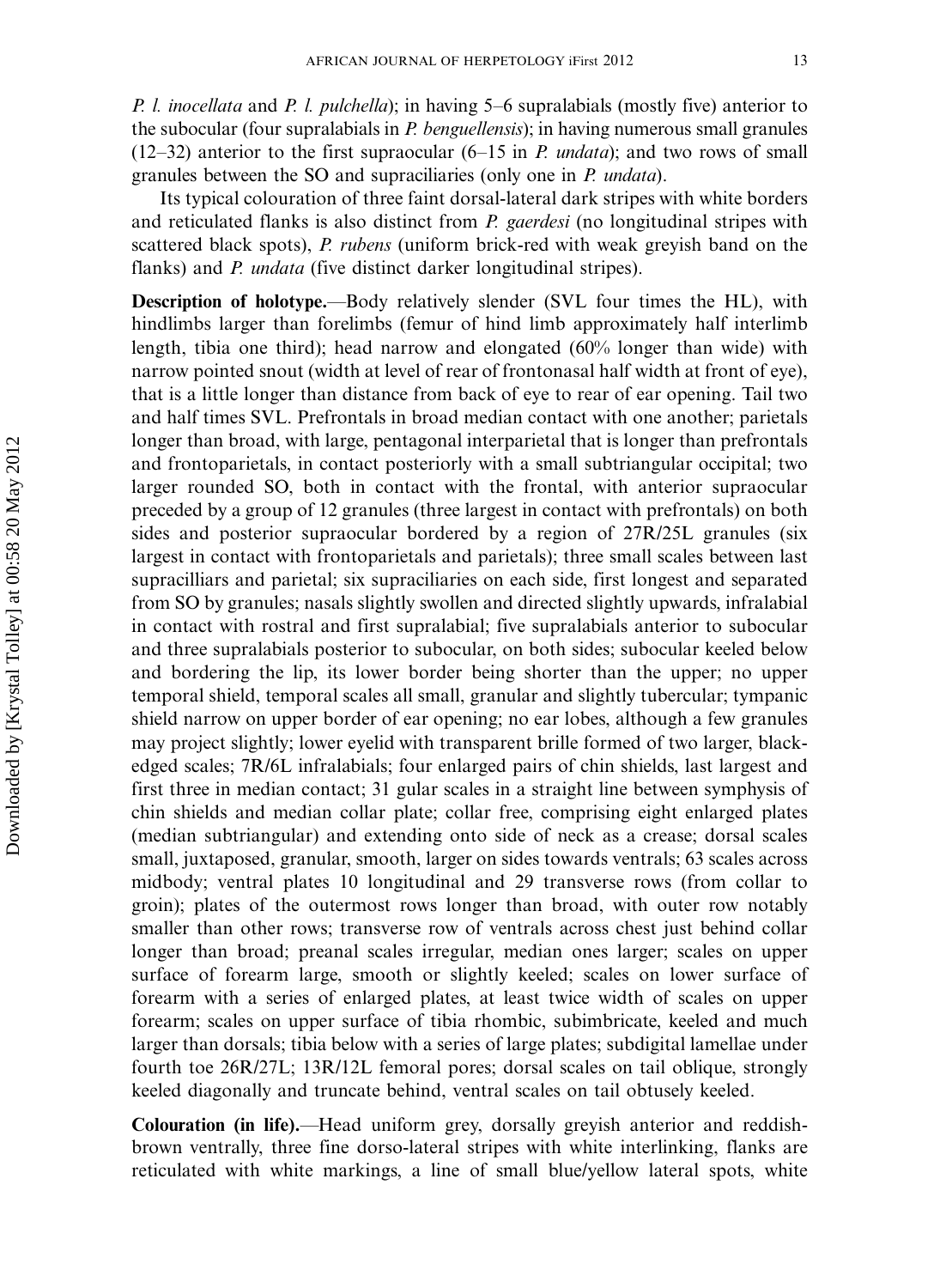ventrally, limbs light greyish, hind limbs with unpigmented circles, tail reddish above and white below.

Variation.—Measurements for the type series of *Pedioplanis haackei* sp. nov. are summarised in Table 1. Allotype and paratypes have similar scalation to holotype, except: prefrontals separated by single small azygous shield in allotype and PEM  $R18462, -18463, -18464, -18466, -18467$  and  $-18470$ ; in allotype interparietal separated from occipital by small azygous shield; in PEM R18467 anterior subocular is separated by frontal by a single row of small granules; usually four pairs of chin shields, first three at least partially in median contact; supralabials anterior to subocular 4-6 (mostly five); infralabials: 6-8 (mostly six); supraciliaries 6-8 (mostly six); small scales in front of anterior supraocular touching frontal 3-6 (mostly four); number of granules in group preceding anterior supraocular 12-23 (average 16); rows of granules between supraciliaries and SO 1-3 (mostly two, 88%); midbody scales 57-70; collar plates 8-10; gular scales in a straight line between symphysis of chin shields and median collar plate 27-31; ventral transverse rows 25-31; subdigital lamellae under fourth toe 26–32; femoral pores 11–16 on each side. Size.—Males larger than females (males  $47.5 + 108.9 = 156.4$  mm; females,  $46.6 + 93.7 = 140.5$ mm. Maximum  $SVL = 50.8$  mm (PEM R18473: paratype female) and maximum tail  $= 126.8$  mm (PEM A18468: paratype male). Colouration (in life).—Similar to holotype and allotype. Juvenile colouration unknown.

Etymology.—The specific epithet is a patronym honouring the now retired curator of the herpetology collection at the former TM (now the Ditsong: National Museum of Natural History), Wulf Haacke, whose herpetological surveys in Angola in the early

|                         |         | Р.<br>benguellensis<br>$(n = 11)$ |           | P. haackei sp.<br>nov. $(n = 15)$ |       | <i>P. huntleyi sp.</i><br>nov. $(n = 16)$ |       |
|-------------------------|---------|-----------------------------------|-----------|-----------------------------------|-------|-------------------------------------------|-------|
| Measurement             |         | Mean                              | <b>SD</b> | Mean                              | SD    | Mean                                      | SD    |
| Snout Vent Length (SVL) | males   | 44.0                              | 1.68      | 47.3                              | 2.06  | 55.3                                      | 1.46  |
|                         | females | 43.2                              | 2.07      | 46.8                              | 3.94  | 53.7                                      | 2.76  |
| Tail                    | males   | 103.3                             | <b>NA</b> | 108.9                             | 13.64 | 130.4                                     | 12.33 |
|                         | females | 77.1                              | 11.47     | 96.1                              | 8.10  | 104.0                                     | 18.16 |
| Total length            | males   | 149.7                             | <b>NA</b> | 143.6                             | 8.91  | 185.7                                     | 11.81 |
|                         | females | 121.1                             | 8.65      | 148.7                             | 16.68 | 157.4                                     | 19.67 |
| Head length             |         | 10.6                              | 0.55      | 11.7                              | 0.78  | 13.2                                      | 1.05  |
| Head width              |         | 6.2                               | 0.39      | 6.6                               | 0.41  | 7.9                                       | 0.62  |
| Lower jaw length        |         | 10.5                              | 0.78      | 11.8                              | 0.86  | 13.7                                      | 1.39  |
| Inter-limb length       |         | 21.9                              | 2.38      | 22.4                              | 1.9   | 25.8                                      | 1.39  |
| Body length             |         | 27.6                              | 0.72      | 29.8                              | 1.97  | 35.1                                      | 1.71  |
| Collar-snout length     |         | 15.5                              | 2.55      | 18.0                              | 1.62  | 20.1                                      | 1.67  |
| Forelimb length         |         | 5.2                               | 0.41      | 6.0                               | 0.47  | 7.1                                       | 0.57  |
| Finger                  |         | 4.8                               | 0.53      | 5.3                               | 0.73  | 5.8                                       | 1.19  |
| Hindlimb length         |         | 8.8                               | 0.57      | 10.6                              | 1.22  | 12.4                                      | 1.39  |
| Toe                     |         | 9.1                               | 0.67      | 10.1                              | 0.67  | 11.4                                      | 1.13  |

Table 1. Morphological measurements (mm) of Angola Pedioplanis (tail and total length was only taken of specimens with intact tails).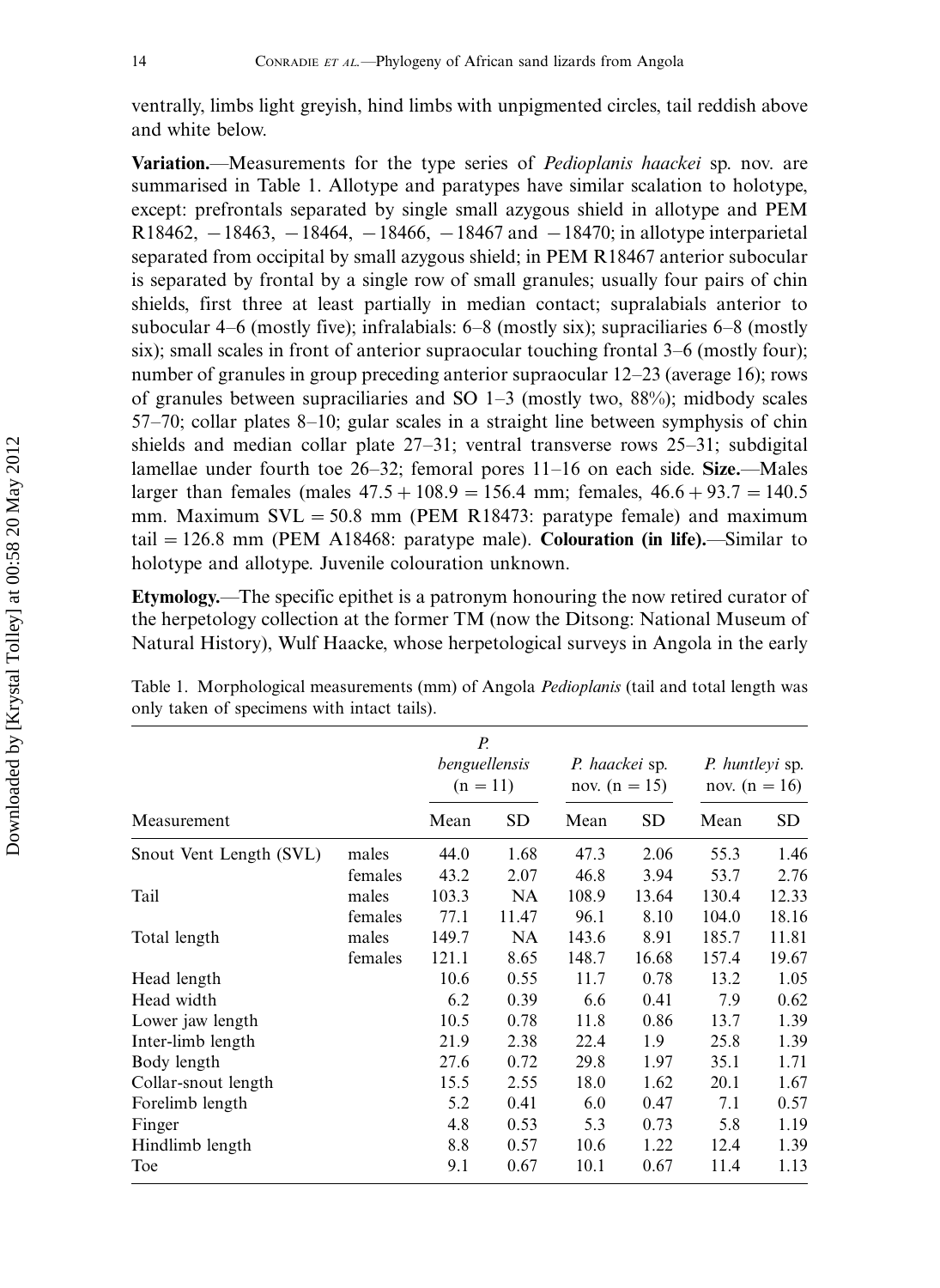1970s prepared the way for this study. The name is constructed in the masculine genitive.

Distribution.—Found in the drier south-western desert area of Namibe Province, Angola, south of Lake Arco and north of Espinheira.

Habitat.—Mainly sandy plains surrounding granite outcrops, with varying degrees of short grass cover and scattered Acacia mellifera thorn bush. Other vegetation included small *Commiphora* sp., *Boscia foetida* and *Salvadora persica*. Vegetation is classified as semi-desert shrubland.

Conservation.—During the expedition, specimens were found to be abundant and common. More fieldwork is required to determine the full range of the species and potential habitat threats in order to assess its conservation status.

## Pedioplanis huntleyi sp. nov. (Fig 4A,B)

Synonymy.—Eremias undata (part) Boulenger 1921; Eremias undata undata (part) Laurent 1964.

**Type material.—The type series comprises 16 specimens. All have a small ventral** incision where liver tissue was excised for genetic studies; they were fixed in 10% formalin in the field and transferred to 50% iso-propanol for long-term storage at the PEM.

Holotype.—An adult male (PEM R18479), collected by W.R. Branch, W. Conradie, G.J. Measey and K.A. Tolley, 21 January 2009, road to Oncocua, 7 km from Iona, Namibe Province, Angola (16°51'29.9" S, 12°36'45.9" E, 1612DC, 803 m a.s.l.). Field number KTH09-245.

Allotype.—An adult female (PEM R18487), collected by W. Conradie, 24 January 2009, 14 km west of Moimba, Namibe Province, Angola  $(16°40'46.1'' S,$ 12°58′26.3′′E, 1612DB, 684 m a.s.l). Field number WC09–29.

**Paratypes.**—Thirteen specimens (six females: PEM R18476,  $-18477$ ,  $-18485$ ,  $-18486$ ,  $-18489$ ,  $-18490$ ; eight males: PEM R18478,  $-18480$ ,  $-18481$ ,  $-18482$ ,  $-18483$ ,  $-18484$ ,  $-18486$ ,  $-18488$ ), collected by W.R. Branch, W. Conradie, G.J. Measey and K.A. Tolley, near Espinheira and eastward to Ruacana (see Online Supplementary Material for further details), 20-25 January 2009. All with full tail, except PEM R18482,  $-18484$  and  $-18490$ .

**Diagnosis.**—It shares similar scalation features to P. haackei, and can therefore be diagnosed in these features from all other Pedioplanis, except for the following differences: having 7-13 small granules anterior to the first supraocular (12-23 in P. haackei sp. nov.); having only one row (rarely two rows) of small granules between the supraocular and supraciliaries (two in P. haackei sp. nov.) and 2–4 (mostly three) small scales in front of the first supraocular touching the frontal (3-6, mostly four in P. haackei sp. nov.).

Its typical colouration of five dark ventral lines, with clear white borders and which fade on the latter half of the body, is distinct from P. gaerdesi (no longitudinal stripes, but with scattered black spots), P. rubens (uniform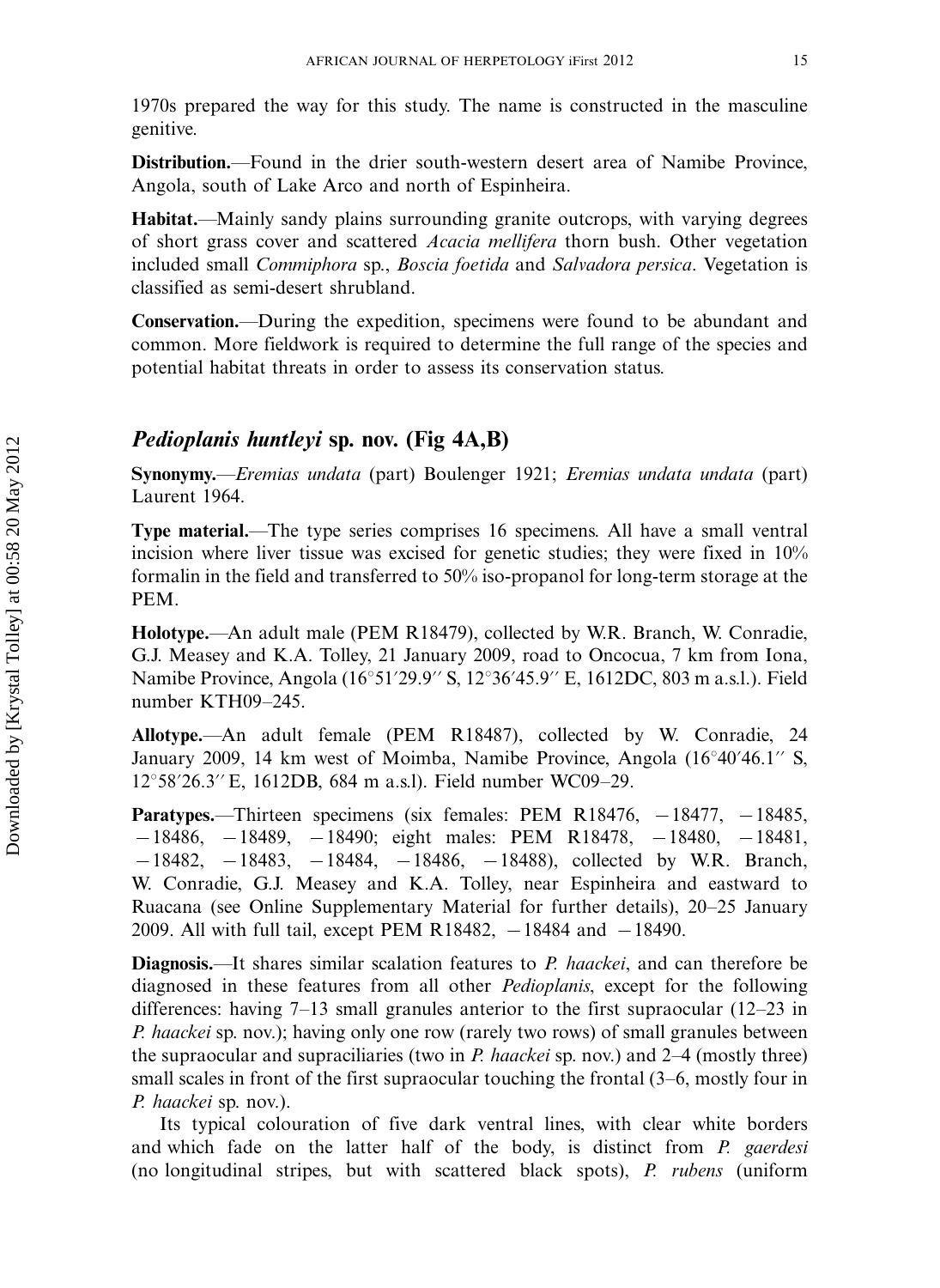

Figure 4. A – Holotype *Pedioplanis huntleyi* sp. nov. (PEM R18479) in life; B – close-up of head of holotype showing scalation; C &  $D$  – general habitat photo of *P. huntleyi* sp. nov., Cunene and Namib province, Angola.

brick-red with weak greyish band on the flanks), P. haackei sp. nov. (three faint dorsolateral stripes), P. undata-N (stripes on back often pale or obsolete; Mayer & Berger-Dell'Mour 1987) and P. undata-S (five distinct dark longitudinal strips: Mayer & Berger-Dell'Mour 1987). It further differs from Namibian P. undata by its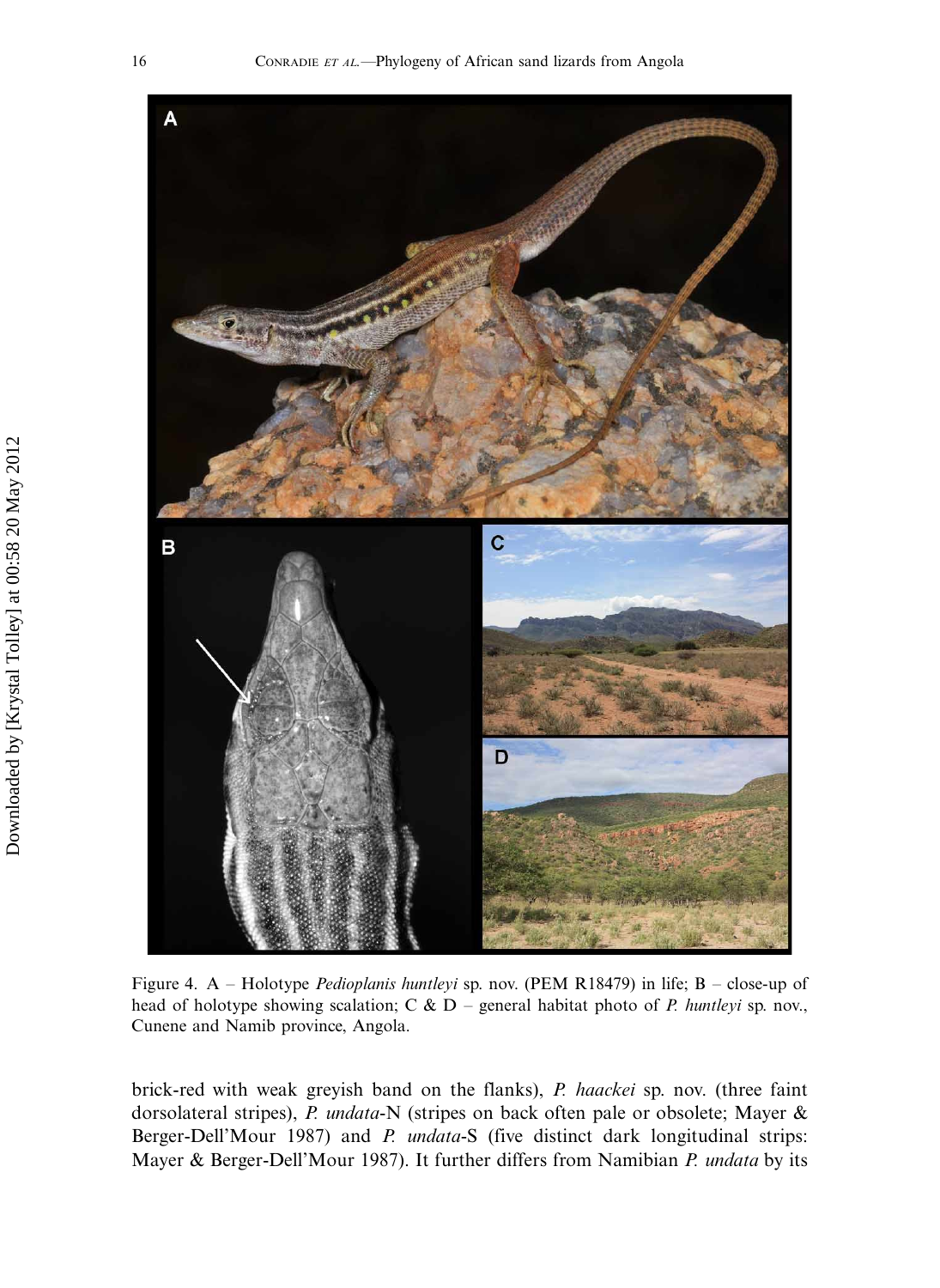distribution (north of the Cunene River), colouration and by significant molecular divergence (Fig 2).

Description of holotype.—Body relatively stout (SVL four times the HL), with hindlimbs larger than forelimbs (femur of hind limb approximately one third interlimb length, tibia one quarter); head broad (62% longer than wide) with narrow snout (width at level of rear of frontonasal less than half width at front of eye), that is a little longer than distance from back of eye to rear of ear opening. Tail two and two-thirds SVL. Prefrontals in broad median contact with one another; parietals longer than broad, with large, pentagonal interparietal that is longer than prefrontals and frontoparietals, in contact posteriorly with a small subtriangular occipital; two larger rounded SO, both in contact with the frontal, with anterior supraocular preceded by a group of 15R/14L granules (two largest and one small in contact with prefrontals) and posterior supraocular bordered by a region of 22R/23L granules (five largest in contact with frontoparietals and parietals); one large scale between last supracilliars and parietal; six supraciliaries on each side, first longest and separated from SO by granules; nasals slightly swollen and directed slightly upwards, infralabial in contact with rostral and first supralabial; five supralabials anterior to subocular on both sides and four supralabials posterior to subocular on both sides; subocular keeled below and bordering the lip, its lower border being shorter than the upper; no upper temporal shield, temporal scales all small, granular and slightly tubercular; tympanic shield narrow on upper border of ear opening; no ear lobes, although a few granules may project slightly; lower eyelid with transparent brille formed of two larger, black-edged scales; six infralabials; four enlarged pairs of chin shields, last largest and first two in median contact; 35 gular scales in a straight line between symphysis of chin shields and median collar plate; collar free, comprising nine enlarged plates (median subtriangular) and extending onto side of neck as a crease; dorsal scales small, juxtaposed, granular, larger on sides towards ventrals; 55 scales across midbody; ventral plates 10 longitudinal and 29 transverse rows (from collar to groin); plates of the outermost rows longer than broad, with outer row notably smaller than other rows; transverse row of ventrals across chest just behind collar longer than broad; preanal scales irregular, median ones largest; scales on upper surface of forearm large, smooth or slightly keeled; scales on lower surface of forearm with a series of enlarged plates, at least twice width of scales on upper forearm; scales on upper surface of tibia rhombic, subimbricate, keeled and much larger than dorsals; tibia below with a series of large plates; subdigital lamellae under fourth toe 27R/28L; femoral pores 15 beneath each thigh; dorsal scales on tail oblique, strongly keeled diagonally and truncate behind, ventral scales on tail obtusely keeled.

Colouration (in life).—Head uniform olive to slate brown, snout paler, five welldefined dorsal stripes with white interlinking lines, the stripes turn buff or orangebrown posterior, lateral dark stripes extend from the upper labials through the ear to the groin, series of large green to bluish spots on the flanks, three darker dorsalateral stripes, which fade two-thirds down the back, ventral side is white, front legs are light greyish and back legs are reddish-brown, tail is reddish-brown with darker pigmented keels above and white below.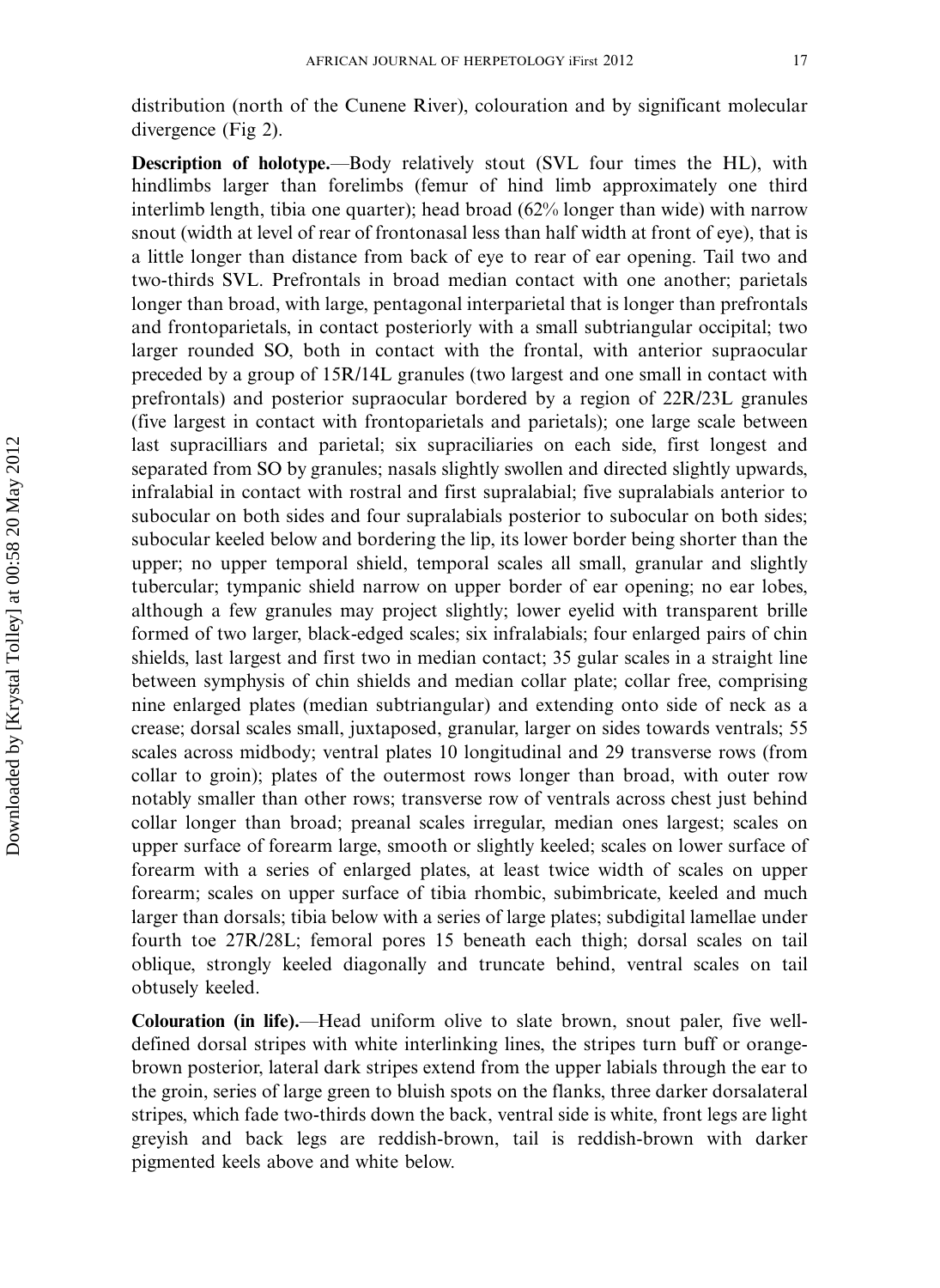**Variation.**—Measurements for the type series of *Pedioplanis huntleyi* sp. nov. are summarised in Table 1. Allotype and paratypes have similar scalation to holotype, except: prefrontals separated by single small azygous shield in allotype and PEM  $R18478, -18481, -18486$  and  $-18490$ ; in allotype and all paratypes the occipital is larger and more trapezoid than in the holotype; right posterior supraocular not in contact with frontal (PEM R18476); usually four pairs of chin shields, first three at least partially in median contact (only first two in contact in holotype), but five in PEM R18483 and 18485, first four in median contact; supralabials anterior to subocular 4-6 (mostly five); infralabials 6-7 (mostly six); supraciliaries 5-7 (mostly six); small scales in front of anterior supraocular touching frontal 2-4 (mostly three); number of granules in group preceding anterior supraocular 7-13 (average nine); rows of granules between supraciliaries and SO 1-2 (mostly one, 69%); midbody scales 57-69; collar plates 8-10; gular scales in a straight line between symphysis of chin shields and median collar plate 26-34; ventral transverse rows 27-30; subdigital lamellae under fourth toe 20–29; femoral pores 12–15 on each side. Size.—Males larger than females (males  $56.0 + 128.6 = 184.6$  mm; females,  $53.8 + 107.7 = 161.5$ mm. Maximum  $SVL = 57.41$  mm (PEM R18484: male paratype) and maximum tail  $= 141.5$  mm (PEM R18479: male holotype). Colouration (in life).—Similar to holotype and allotype. In life, the males are more brightly coloured than females, and in females the dorsal stripes fade higher up on the body to a reddish-brown colour. Juvenile colouration unknown.

Etymology.—The specific epithet is a patronym honouring the former CEO of the South African National Biodiversity Institute (SANBI), Brain Huntley, who organised the expedition to Angola, and has made valuable contributions to the conservation of Angolan biodiversity. The name is constructed in the masculine genitive.

Distribution.—Iona National Park, north-west of Espinheira and westward to Ruacana, Namibe and Cunene provinces, Angola.

Habitat.-Prefers more compacted rocky substrate, well-vegetated scrub woodland and shrubland.

**Conservation.**—During the expedition, specimens were found to be abundant and common. More fieldwork is required to determine the full range of the species and potential threats in order to assess its conservation status.

#### ACKNOWLEDGEMENTS

We would like to thank Brian Huntley (formerly of SANBI), Joao Serodio d'Almeida and the Traguedo family for organising the SANBI/ISCED/UAN 2009 Angolan Biodiversity Assessment and Capacity Building Project. A number of people assisted with collections in Angola and our thanks go to Dirk Bellstedt, Eduardo Traguedo and Werner Voigt, as well as Joh Henschell (Gobabib Research Station) and Norbert Juergens (BIOTA) for assistance in Namibia. Namibian samples were collected with permission of Langer Heinrich Uranium (Pty) Ltd and the Ministry of Environment and Tourism (MET permit #1367/2009). Gill Watson (Bayworld, Port Elizabeth) and Lemmy Mashinini (NFI, Pretoria) allowed us to inspect material in their care.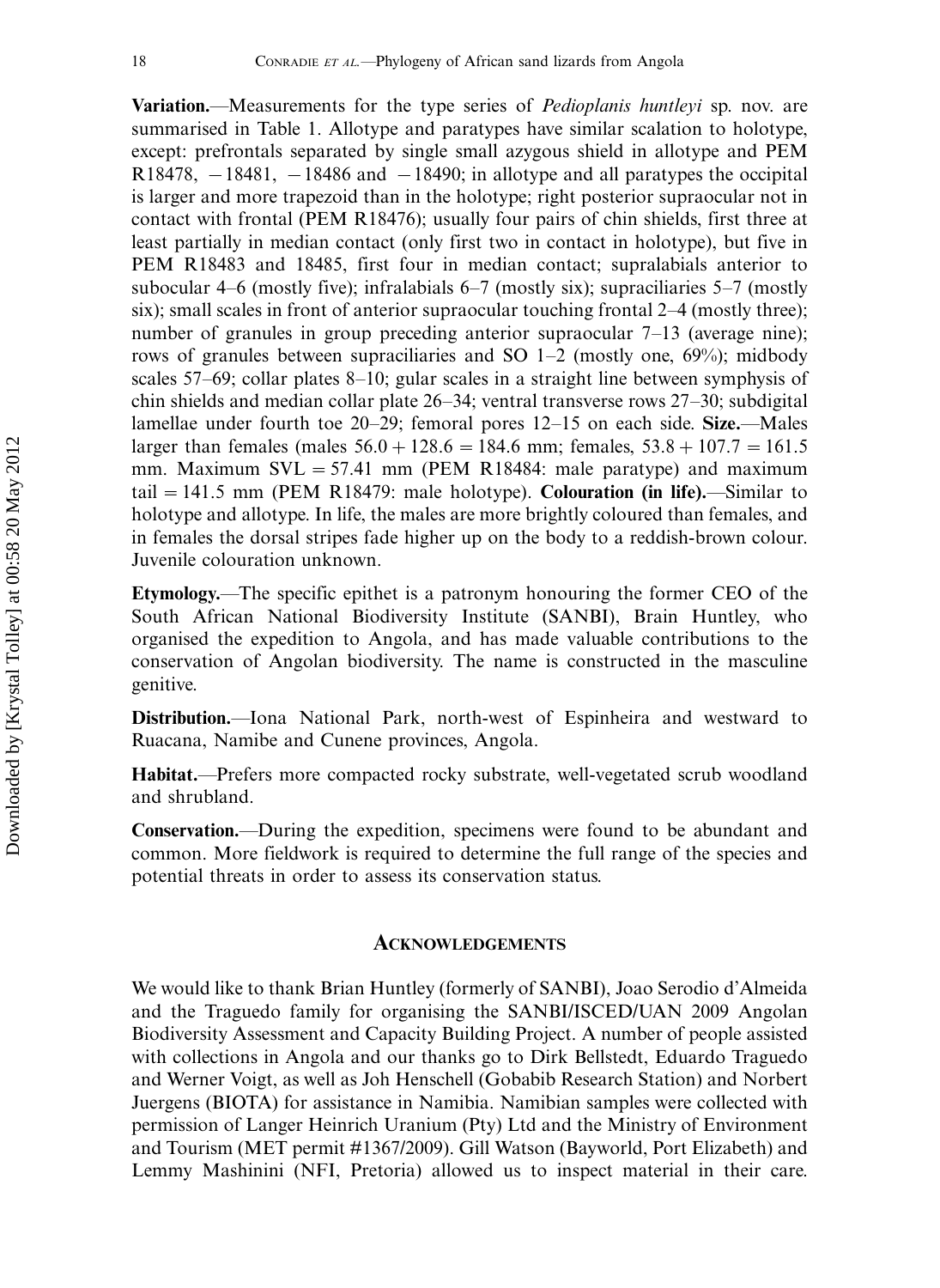W.R.B. would like to thank Nick Arnold (formerly of the Natural History Museum, London). We would also like to thank the members of the Molecular Ecology Group at SANBI for their support in the lab, especially Shelley Edwards. The South African National Biodiversity Institute and the National Research Foundation of South Africa (NRF) provided financial support in the field and the laboratory through the Reptile Speciation Project (K.A.T.) and Incentive Funding (to W.R.B. for W.R.B. and W.C.). Part of this work was carried out by using the resources of the Computational Biology Service Unit from Cornell University.

#### **REFERENCES**

- ARNOLD, E.N. 1973. Relationships of the Palaearctic lizards assigned to the genera *Lacerta*, *Algyroidesa* and Psammodromus (Reptilia: Lacertidae). Bull. Br. Mus. Nat. Hist. Zool. 29: 289-366.
- ARNOLD, E.N. 1989a. Towards a phylogeny and biogeography of the Lacertidae: relationships within an Old-World family of lizards derived from their morphology. Bull. Brit. Mus. (Nat. His.). Zool. 55: 209-257.
- ARNOLD, E.N. 1989b. Systematics and adaptive radiation of Equatorial African lizards assigned to the genera Adolfus, Bedriagaia, Gastropholis, Holaspis and Lacerta (Reptilia: Lacertidae). J. Nat. Hist. 23: 525-555.
- ARNOLD, E.N. 1991. Relationships of the South African lizards assigned to Aporosaura, Meroles and Pedioplanis (Reptilia: Lacertidae). J. Nat. Hist. 25: 783-807.
- BAUER, A.M.  $\&$  R. GÜNTHER. 1995. An annotated type catalogue of the lacertid lizards in the Zoological Museum, Berlin (Reptilia: Squamata: Lacertidae). Mitt. Zool. Mus. Berl. 71: 37-62.
- BAUER, A.M., W.R. BRANCH & W.D. HAACKE. 1993. The herpetofauna of the Kamanjab area and adjacent Damaraland, Namibia. Madoqua 18: 117-145.
- BEHEREGARAY, L.B. & A. CACCONE. 2007. Cryptic biodiversity in a changing world. J. Biol. 6: 9.
- BERGER-DELL'MOUR, H.A.E. & W. MAYER. 1989. On the parapatric existence of two species of the Pedioplanis undata group (Reptilia: Sauria: Lacertidae) in the central Namib Desert (Southwest Africa) with description of the new species *Pedioplanis husabensis*. Herpetozoa 1: 83-95.
- BICKFORD, D., D.J. LOHMAN, N.S. SODHI, P.K.L. NG, R. MEIER, K. WINKER, K.K. INGRAM & I. DAS. 2007. Cryptic species as a window on diversity and conservation. Trends. Ecol. Evol. 22: 148-155.
- BLANC, C.P. & T. FRETEY. 2002. Analyse Zoogegraphique du peuplement reptilien de L'Afrique Centrale et de L'Angola. Biogeographica 78: 49-75.
- BOCAGE, J.V DU B. 1867. Segunda lista dos reptis das possessões portuguezas d'Africa occidental que existem no Museu de Lisboa. Jornal de Sci. math. phys. e nat. Lisboa 3: 217-229.
- Bocage, J.V DU B. 1895. Herpétologie d'Angola et du Congo. 203 pp. Lisbon: Imprimerie Nationale.
- BOULENGER, G.A. 1918. A synopsis of the lizards of the genus *Eremias*. J. Zool. Res. 3: 1–12.
- BOULENGER, G.A. 1921. Monograph of the Lacertidae, vol. 2. British Museum of Natural History, London.
- BRANCH, W.R. 1998. Field guide to the snakes and other reptiles of southern Africa. Struik, Cape Town.
- BRANCH, W.R. 2006. Priorities for systematic studies on southern African reptiles. In W.R. BRANCH, K.A., TOLLEY, M. CUNNINGHAM, A.M. BAUER, G. ALEXANDER, J.A. HARRISON, A.A. TURNER & M.F. BATES (Eds.), A plan for the phylogenetic studies of southern African reptiles: Proceedings of a workshop held at Kirstenbosch. February 2006. Biodiversity Series 5 (pp. 2-20). South African National Biodiversity Institute, Pretoria.
- BRUFORD, M.W., O. HANOTTE, J.F.Y. BROOKWELD & T. BURKE. 1992. Singlelocus and multilocus DNA Wngerprinting. In A.R. HOEZEL (ED.), The South American Herpetofauna: Its Origin, Evolution, and Dispersal. Molecular Genetic Analysis in Conservation. IRL Press, Oxford.
- CONRADIE, W., W.R. BRANCH, G.J. MEASEY. & K.A. TOLLEY. 2012. A new species of Hyperolius Rapp, 1842 (Anura: Hyperoliidae) from the Serra da Chela mountains, south-western Angola. Zootaxa 3269: 1-17.
- CUNNINGHAM, M. & M.I. CHERRY. 2004. Molecular systematics of African 20-chromosome toads (Anura: Bufonidae). Mol. Phylogenet. Evol. 32: 671-685.
- DRUMMOND, A.J., B. ASHTON, M. CHEUNG, J. HELED, M. KEARSE, R. MOIR, S. STONES-HAVAS, T. THIERER & A. WILSON. 2009. Geneious v4.6. [http://www.geneious.com/](http://beast.bio.ed.ac.uk/Tracer) (accessed 26 June 2011).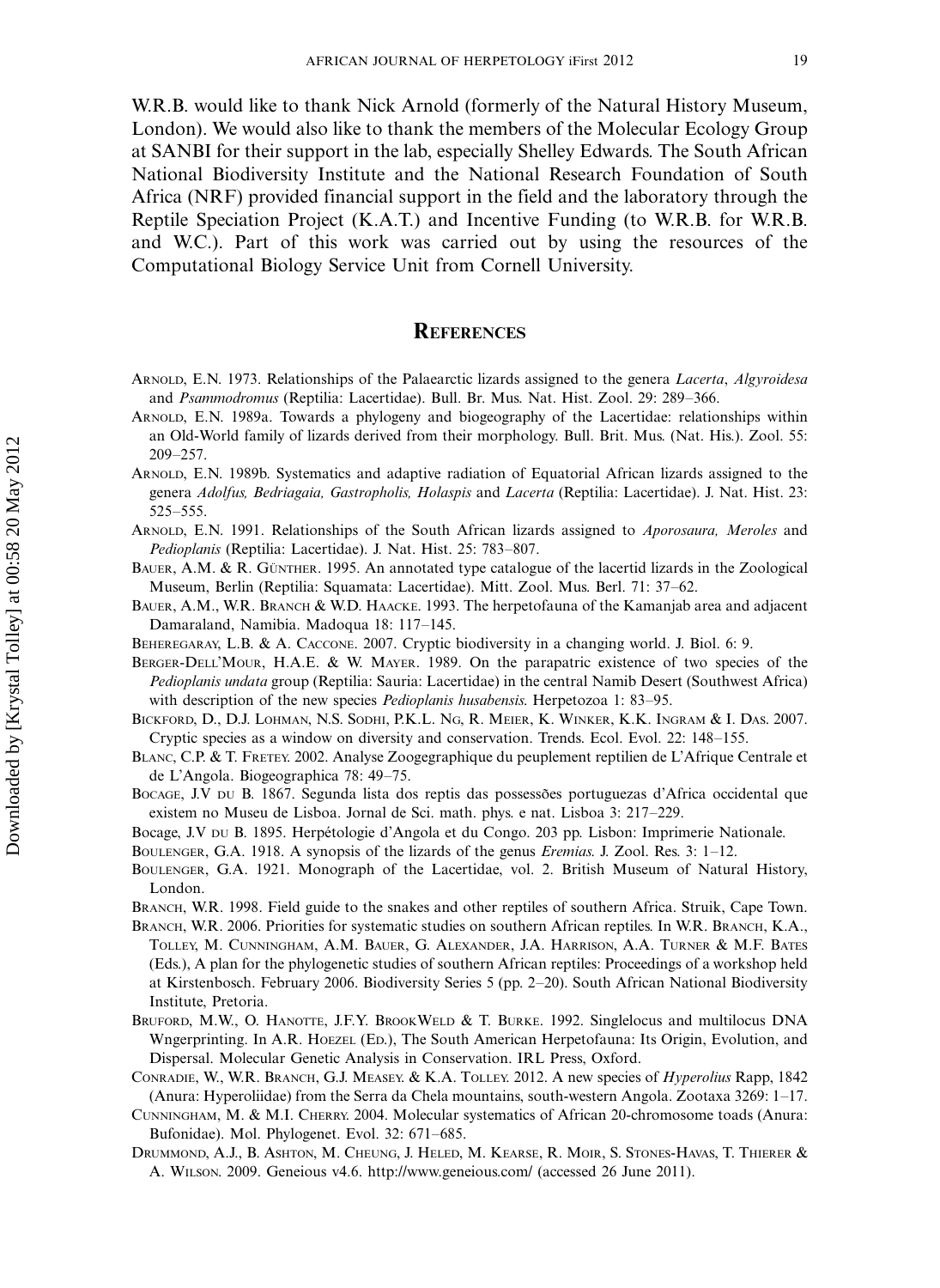- FITZSIMONS, V.F.M. 1943. The lizards of South Africa. Trans. Mus. Men. 1: 1–528.
- Fu, J. 2000. Toward the phylogeny of the family Lacertidae why 4708 base pairs of mtDNA sequences cannot draw the picture. Biol. J. Linnean Soc. 71: 203-217.
- GANS, C. 1976. Three new spade-snouted amphisbaenians from Angola (Amphisbaenia, Reptilia). Am. Mus. Nov. 2590: 1-11.
- GREENBAUM, E., C.O. VILLANUEVA, C. KUSAMBA, M.M. ARISTOTE & W.R. BRANCH. 2011. A molecular phylogeny of Equatorial African Lacertidae, with the description of a new genus and species from eastern Democratic Republic of the Congo. Biol. J. Linnean Soc 163: 913-942.
- GRIFFIN, M. 2003. Annotated Checklist and Provisional National Conservation Status of Namibian Reptiles. Namibia Scientific Society, Windhoek, Namibia.
- HAACKE, W.D. 2008. A new leaf-toed gecko (Reptilia: Gekkonidae) from south-west Angola. Afr. J. Herpetol. 57: 85-92.
- HARRIS, D.J., E.N. ARNOLD & R.H. THOMAS. 1998. Relationships of lacertid lizards (Reptilia: Lacertidae) estimated from mitochondrial DNA sequences and morphology. Proc. R. Soc. Lond. Biol. 265: 1939-1948.
- LAURENT, R.F. 1964. Reptiles et Amphibiens de l'Angola (67: pp. 1-165). Publications Culturas Companhia de Diamantes de Angola, Lisboa.
- MAKOKHA, J.S., A.M. BAUER, W. MAYER & C.A. MATTHEE. 2007. Nuclear and mtDNA-based phylogeny of southern African sand lizards, *Pedioplanis* (Sauria: Lacertidae). Mol. Phylogenet. Evol. 44: 622–633.
- MAYER, W. 1989. Comments on SZCERBAK's (1975) catalogue of the African sand lizards (Reptillia: Sauria: Eremiaimae). Herpetozoa 1: 133-137.
- MAYER, W. & G. BENYR. 1994. Albumin-Evolution und Phylogenese in der Familie Lacertidae (Reptilia: Sauria). Ann. Naturhist. Mus. Wien. 96B: 621-648.
- MAYER, W. & H. BERGER-DELL'MOUR. 1987. The *Pedioplanis undata* complex (Sauria: Lacertidae) in Namibia. A system of parapatric species and subspecies. In J.J. van GELDER, H. STRIJBOSCH & P.J.M. BERGERS (Eds.) Proceedings of the 4th Ordinary General Meeting of the Societas Europaea Herpeologica, Faculty of Science (pp. 275-278), Nijmegen.
- MAYER, W. & W. BÖHME. 2000. Lacerta undata A. Smith, 1838 (currently Pedioplanis undata; Reptilia, Sauria): proposed conservation of the specific name by the designation of a neotype. Bull. Zool. Nom. 57: 100-102.
- MAYER, W. & M. PAVLICEV. 2007. The phylogeny of the family Lacertidae (Reptilia) based on nuclear DNA sequences: convergent adaptations to arid habitats within the subfamily Eremiainae. Mol. Phylogenet. Evol. 44: 1155-1163.
- MERTENS, R. 1954. Neue Eidechsen aus Südwest-Afrika. Senckenbergiana. 34: 175–186.
- MERTENS, R. 1955. Die Amphibien und Reptilien Südwestafrikas. Aus den Ergebnissen einer im Jahre 1952 ausgeführten Reise. Abh. Senckenb. Naturf. Ges. (Frankfurt) 490: 1-172.
- MERTENS, R. 1971. Die herpetofauna Südwestafrikas. Abh. Senckenb. Naturf. Ges. (Frankfurt) 529: 1-110.
- Monare, A. 1937. Contribution á l'herpétologie d'Angola. Arquivos do Museu Bocage. 8: 19–154.
- PALUMBI, S. 1996. Nucleic acids II: the polymerase chain reaction. In: D.M. HILLS, C. MORITZ, B.K. MABLE (Eds.), Molecular Systematics Second Ed. Sunderland, Sinauer Associates, pp. 205-247.
- PARKER, H.W. 1936. Dr. Karl Jordan's expedition to south-west Africa and Angola: herpetological collections. Novit. Zool. 40: 115-146.
- POSADA, D. & K.A. CRANDALL. 1998. Modeltest: testing the model of DNA substitution. Bioinformatics 14: 817-818.
- RAMBAUT, A. & A.L. DRUMMOND. 2007. Tracer v1.4. http://beast.bio.ed.ac.uk/Tracer (accessed 26 June 2011).
- RONQUIST, F & J.P. HUELSENBECK. 2003. MrBayes 3: Bayesian phylogenetic inference under mixed models. Bioinformatics 19: 1572-1574.
- SALVI, D., P. BOMBI & L. VIGNOLI. 2011. Phylogenetic position of the southern rock lizard Australolacerta australis within the Lacertidae radiation. Afr. J. Herpetol. 60: 60-69.
- SMITH, A. 1838. Contributions to the Natural History of Southern Africa. Art. VIII. Mag. Nat. Hist., London 2: 92-94.
- SPAWLS, S., K. HOWELL, R. DREWES & J. ASHE. 2002. A field guide to the reptiles of East Africa. Academic Press, London.
- STAMATAKIS, A. 2006. RAxML-VI-HPC: Maximum likelihood-based phylogenetic analyses with thousands of taxa and mixed models. Bioinformatics 22: 2688-2690.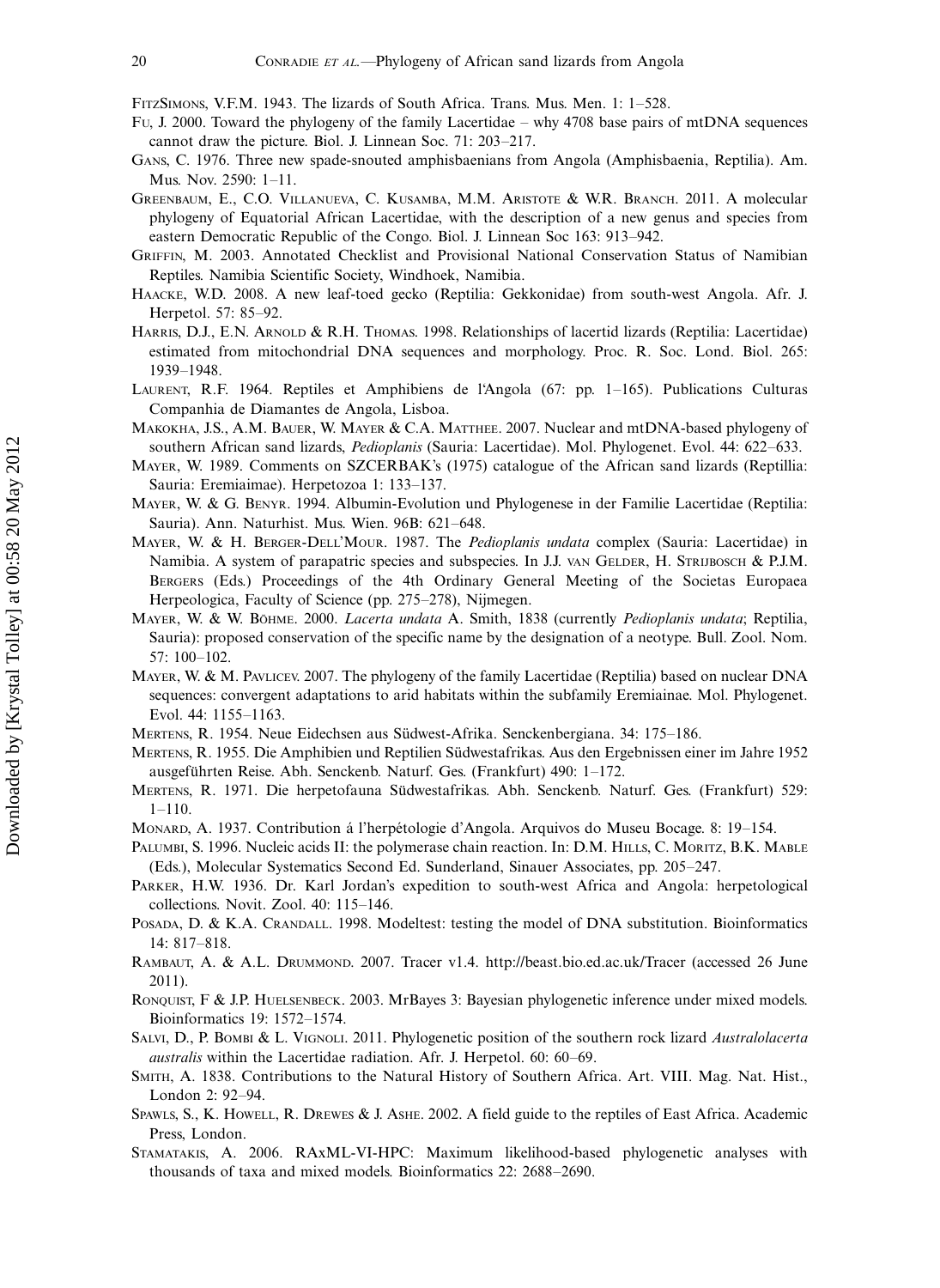Received: 13 January 2012; Final acceptance: 12 March 2012

# APPENDIX: UPDATED KEY TO THE SPECIES OF THE GENUS PEDIOPLANIS (ADAPTED FROM MAYER 1989)

| 1.  |                                                                                                                                                            |
|-----|------------------------------------------------------------------------------------------------------------------------------------------------------------|
| la. |                                                                                                                                                            |
| 2.  | Lower eyelid with 1 or 2 greatly enlarged, black-edged transparent scales,                                                                                 |
| 2a. | Lower eyelid opaque to semi-transparent with $7-15$ slightly enlarged scales                                                                               |
| 3.  | Tympanic shield present, ventral plates in 10-12 longitudinal series  4                                                                                    |
| 3a. | Tympanic shield absent, ventral plates in 12-14 longitudinal series  9                                                                                     |
| 4.  | Three or five darker longitudinal stripes on back and flanks  5                                                                                            |
| 4a. |                                                                                                                                                            |
| 4b. | Uniform brick-red with a weak greyish band on the flanks  P. rubens                                                                                        |
| 5.  | Lower eyelid with 1 transparent scale only, usually 4 upper labials in front of                                                                            |
| 5a. | Lower eyelid with 2 transparent scales, usually 5–6 upper labials in front of                                                                              |
| 6.  | Three faint darker dorsolateral stripes, reticulated pattern on flanks, numerous<br>small granules in front of supraoculars, 2 rows of granules separating |
| 6a. | Five darker longitudinal stripes on back and flanks, 1 (sometimes 2) row of                                                                                |

SWOFFORD, D.L. 2002. PAUP\* Phylogeny Analysis using Parsimony (\*and other methods). Version 4.0b10. Sinauer Associates, Sunderland, MA.

YANG, Z. 1997. PAML: a program package for phylogenetic analysis by likelihood. Comput. Appl. Biosci. 13: 555-556.